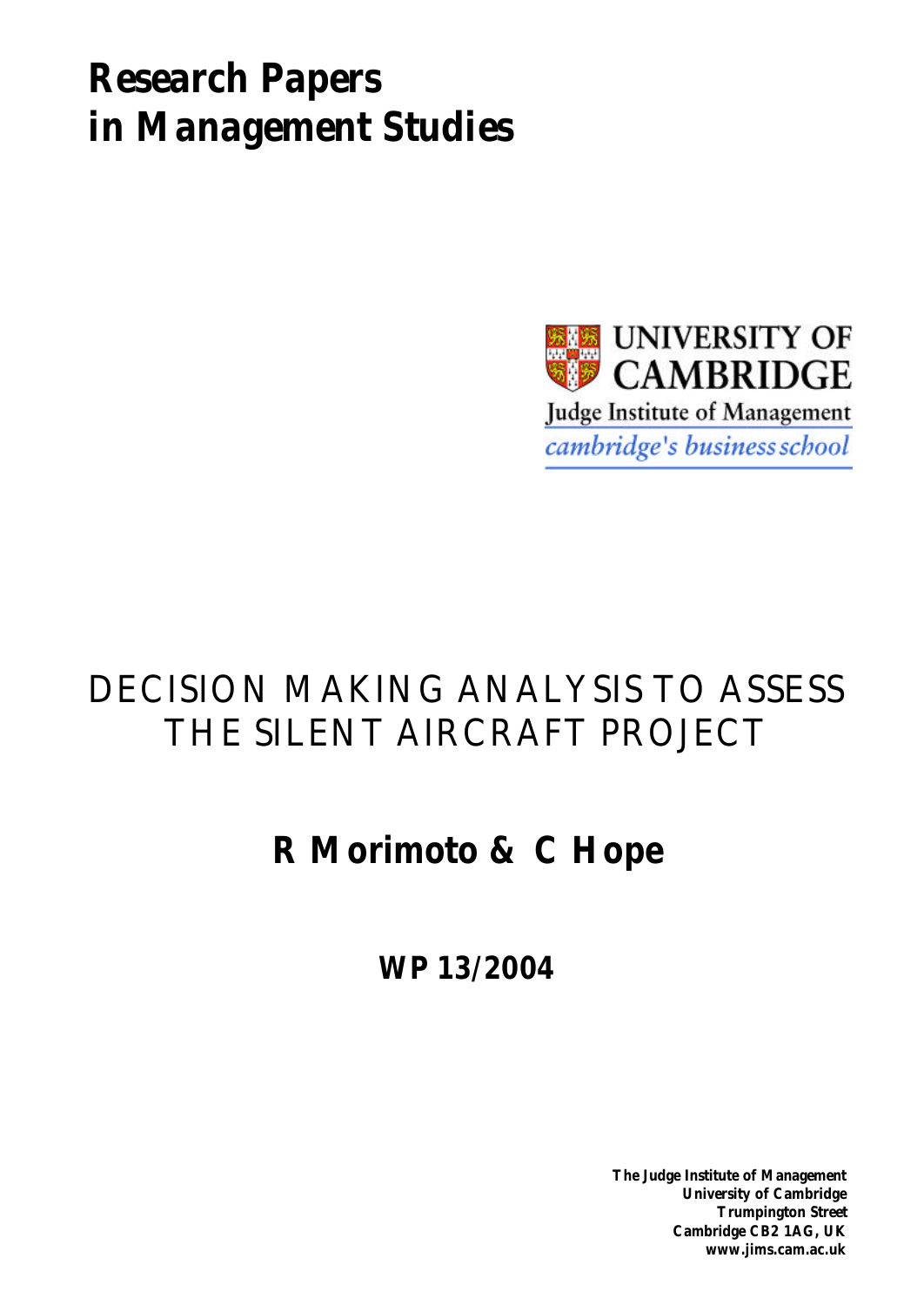These papers are produced by the Judge Institute of Management, University of Cambridge.

The papers are circulated for discussion purposes only. Their contents should be considered preliminary and are not to be quoted without the authors' permission.

# DECISION MAKING ANALYSIS TO ASSESS THE SILENT AIRCRAFT PROJECT

## **R Morimoto & C Hope**

### **WP 13/2004**

Risako Morimoto Judge Institute of Management University of Cambridge Email: r.morimoto@jims.cam.ac.uk

Chris Hope Judge Institute of Management University of Cambridge Email: c.hope@jims.cam.ac.uk

Please address enquiries about the series to:

Research Support Manager Judge Institute of Management Trumpington Street Cambridge CB2 1AG, UK Tel: 01223 760546 Fax: 01223 339701 E-mail: research-support@jims.cam.ac.uk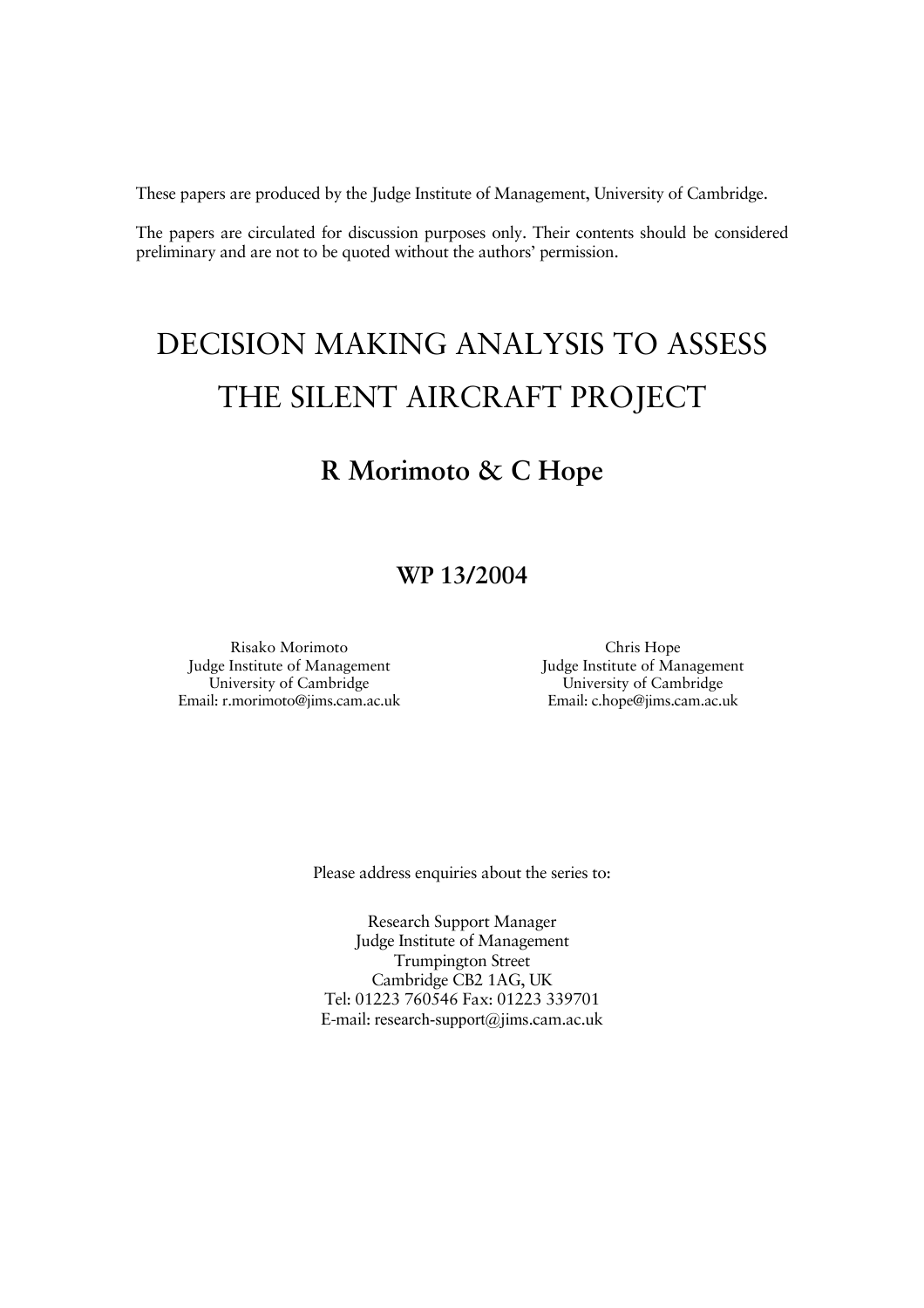### **Decision making analysis to assess the silent aircraft project**

**Risako Morimoto\* , Chris Hope** 

**Judge Institute of Management, University of Cambridge, Cambridge, CB2 1AG, UK** 

#### **Abstract**

There is increasing concern about aircraft noise as a result of the rising demand for air transport. According to the US National Science and Technology Council, the environmental impacts of aircraft, including serious noise problems, are likely to limit air transportation growth in the  $21<sup>st</sup>$  century. This paper presents a simple decision making model that examines whether it is worth trying to developing a silent aircraft in order to solve the current aircraft noise problems. The model is designed to capture a first approximation of all aspects of the decision, and the findings give a broad picture of the current state of silent aircraft development. The model is simple, but probabilistic and comprehensive enough to make a first estimate of the business case of this long-term project with huge uncertainty. The predicted mean cumulative net present value of the decision to develop a silent aircraft is US\$13 billion, with  $5<sup>th</sup>$  percentile, and  $95<sup>th</sup>$  percentile cumulative net present values of US\$ - 51, and 139 billion respectively.

*Keywords:* Aircraft noise, CBA, net present value, uncertainty

<sup>\*</sup> Corresponding author. Tel.: +44-1223-766678; fax: +44-1223-339701. *Email address:* rm253@cam.ac.uk (R Morimoto).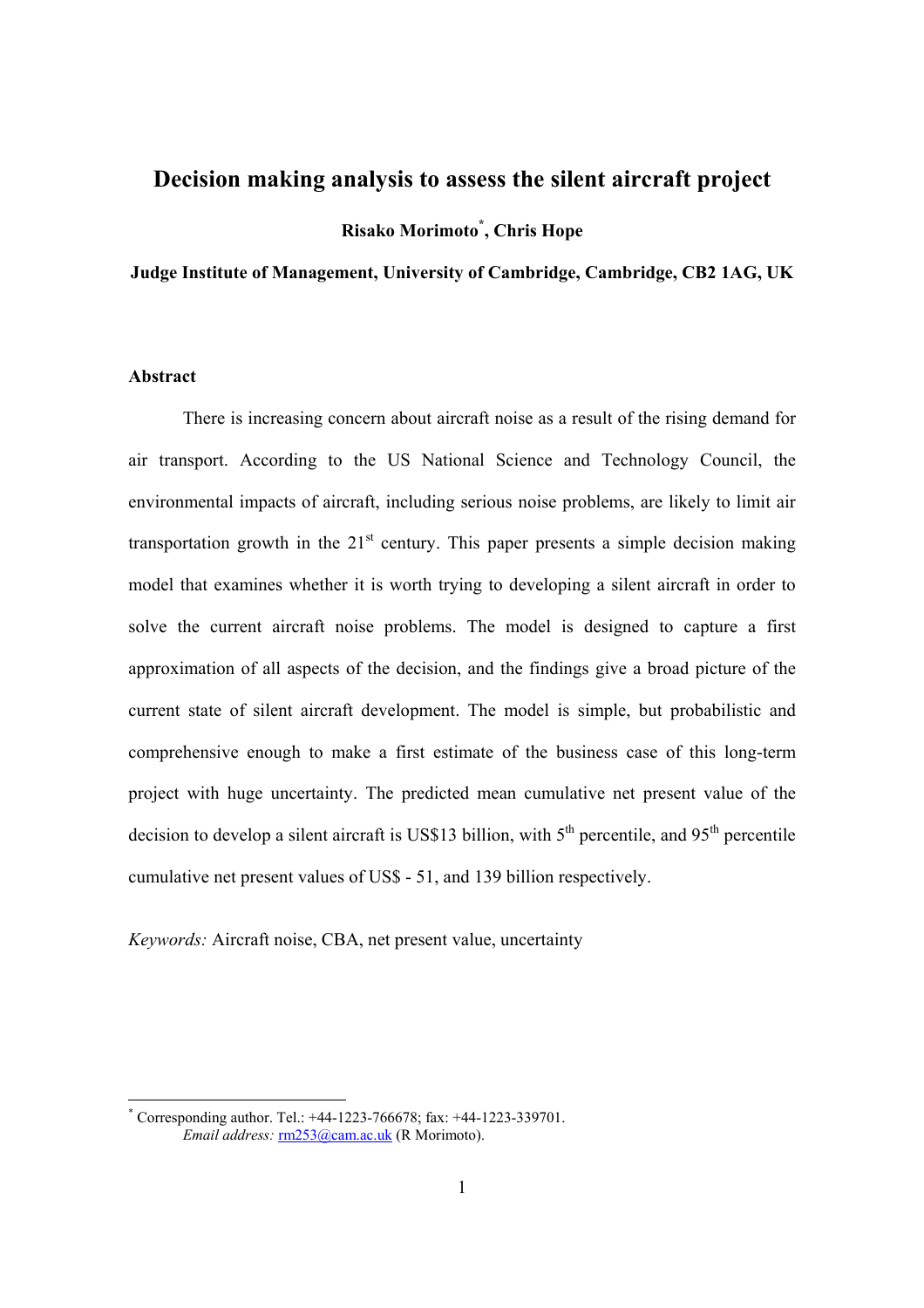#### **1. Introduction**

The UK Department for Transport's official forecasts predicted in 2000 that passenger volumes at UK airports are expected to increase at an average rate of 4.3% per year (DETR, 2000). Long-term demand for air travel could be even higher than previously thought, especially due to rapidly expanding low cost airlines (*Daily Telegraph 19/05/03*). According to National Science and Technology Council, environmental impacts of aircraft, including serious noise problems, are likely to limit air transportation growth in the  $21<sup>st</sup>$ century (NSTC, 1995). One example in the United Kingdom is the current debate over the expansion of UK airports, such as Stansted airport, and London Heathrow airport (BB*C News Tuesday*  $16/12/03^1$ ). There are many protesters against the plan of building new runways, who are especially concerned about the possible increase in aircraft noise levels and night flights (*BBC News Tuesday 16/12/03*).

Although the form of civil transport aircraft has remained largely unaltered for the past forty years, advances in engineering design capability currently enable consideration of step changes in aircraft design and operations. The term 'Silent Aircraft' defined by the research groups at the University of Cambridge in the United Kingdom and Massachusetts Institute of Technology in the United States, as an aircraft sufficiently quiet that, outside of the airfield perimeter, the contribution of aircraft noise to the general noise environment of a well-populated community is less than other sources, therefore rendering aircraft operations imperceptible to the public. Such aircraft would enable an expansion in air transportation by creating opportunity for new airports and allowing increases in operating hours at existing sites. However, careful examination of such a project's costs and benefits would be required before implementing the silent aircraft project, to reduce the chances of

 $\overline{a}$ 

<sup>1</sup> http://news.bbc.co.uk/1/hi/sci/tech/3324527.stm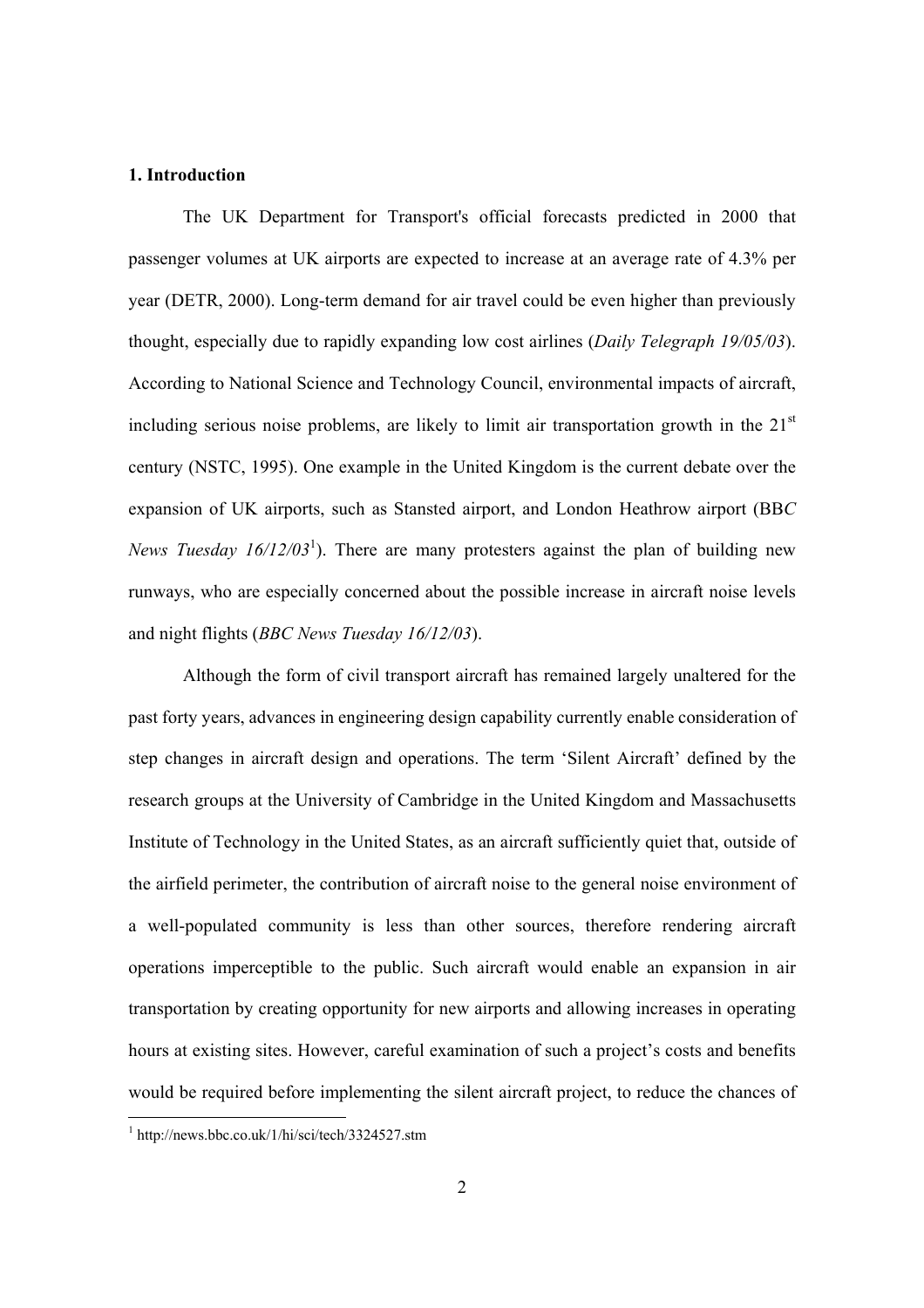following the same path of a high cost and short life the concord project experienced. Air France/British Airways Concorde, capable of flying at twice the speed of sound, was described as a technological marvel. Since entering commercial service in 1976, and its retirement on 26 November 2003, it made a cumulative loss. According to Professor David Henderson of University College London, the cost of Concorde, developed by Britain and France, was £4.26 billion adjusted to 1975 prices and interest charges of 10 percent<sup>2</sup>. Britain also invested £40 million a year in Concorde between 1962 and 1974, although, there will probably be no direct recovery of any part of the Concorde research and development costs in straight accountancy terms<sup>3</sup>.

There is increasing concern about aircraft noise as a result of the rising demand for air transport. Thus deeper economic understanding of this field is urgently required in order to tackle the issue. It has been estimated that approximately 20% of the European Union's population, or 80 million people, suffer from noise pollution (EU, 1996). It is also estimated that up to 170 million citizens of the EU are living with noise levels that cause 'serious annoyance' during the daytime (EU, 1996). Based upon a survey carried out in Germany in 1986<sup>4</sup>, 47% of households were annoyed by aircraft noise; and 16.5% were highly annoyed. Van Praag and Baarsma (2000) show that about 2% of the households living in the wider Schiphol area in the Netherlands are always annoyed; 5.2% often annoyed; 10.6% regularly annoyed; 37.6% sometimes annoyed by noise.

In order to reduce the noise annoyance of these people, the legislation on aircraft noise is becoming stricter, especially in developed countries. An independent research and consultancy organization, CE (2003) recommends that the Commission for Integrated

<sup>2</sup> http://www.theatlantic.com/issues/77jan/gillman.htm

<sup>3</sup> http://www.concordesst.com/history/eh5.html

<sup>&</sup>lt;sup>4</sup> See Rothengatter (1989)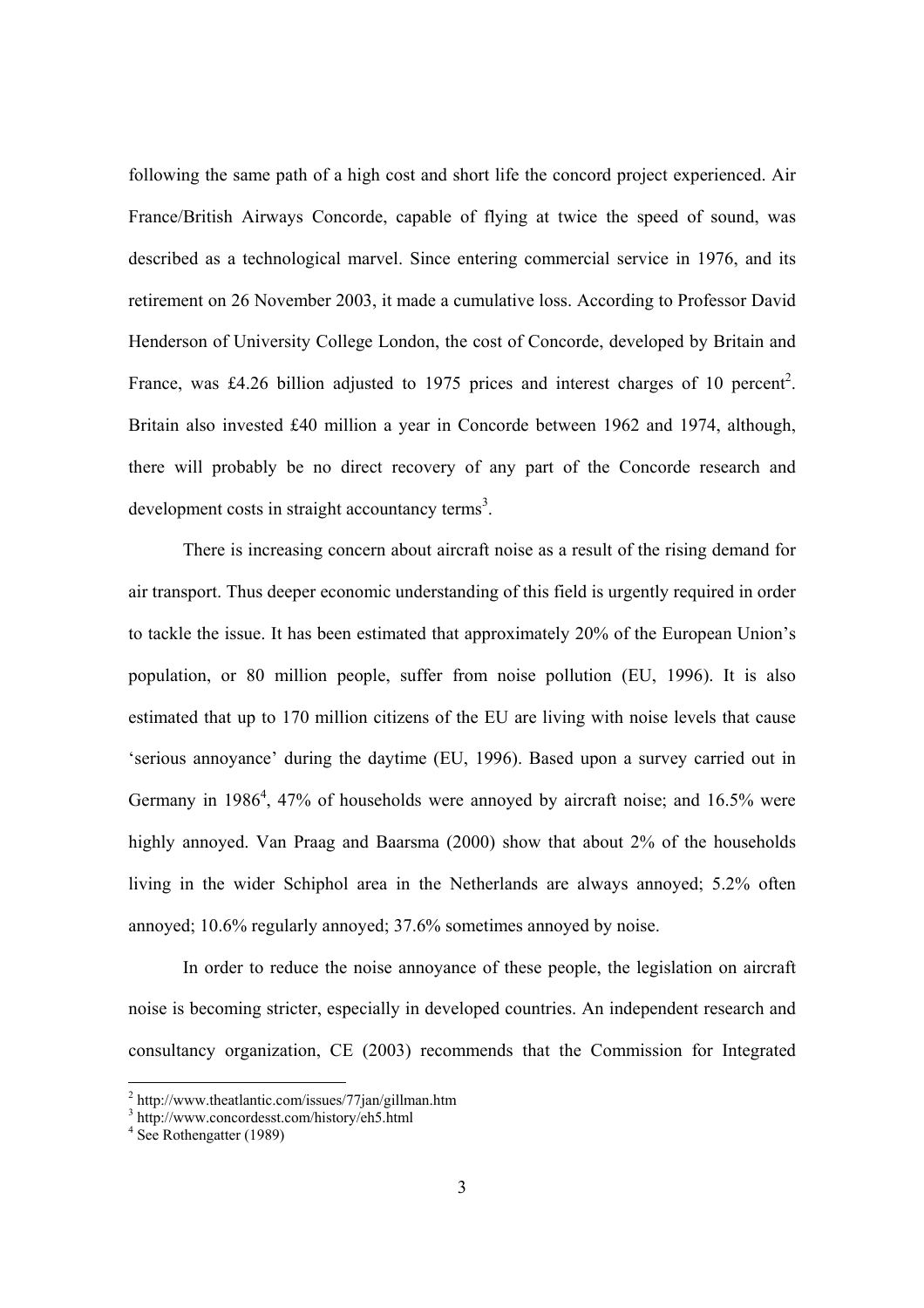Transport (CfIT), an independent body advising the UK government on integrated transport policy, should introduce noise charges or tradable noise permits based on certified aircraft noise production and time of arrival or departure. On the manufacturing side, huge investments are being made to create much quieter, less damaging aircraft. This paper presents a simple decision making model that examines whether it is worth going further and developing a silent aircraft. The model is simple, though comprehensive enough to make a first estimate of the business case of this novel project with huge uncertainty. Following the introduction in Section 1, the model developed in this study is presented with the explanations of the basic concept, and the detailed equations in Section 2. The description of the data used in the analysis, and its sources are also given in Section 2. Section 3 presents the initial findings with the preliminary data sets to examine the reasonableness of the model. Section 4 concludes the study and discusses the strengths and weaknesses of the model.

#### **2. Model**

### *2.1. Concept of the model*

The Cost Benefit Analysis (CBA) model developed for this project calculates the benefits and costs from the proposed development of a silent aircraft in order to examine whether the project is justifiable. Huge development costs would be initially required for this large-scale project. If the development is successful, silent aircraft would be introduced over time, involving extra capital costs, and possibly extra pollution and operating costs in exchange for noise reduction benefits and net benefit from extra flights, such as extra night flights. Once the proportion of aircraft that are silent has exceeded a threshold, new airports can start being introduced over time nearer to city center, giving ground travel benefits, as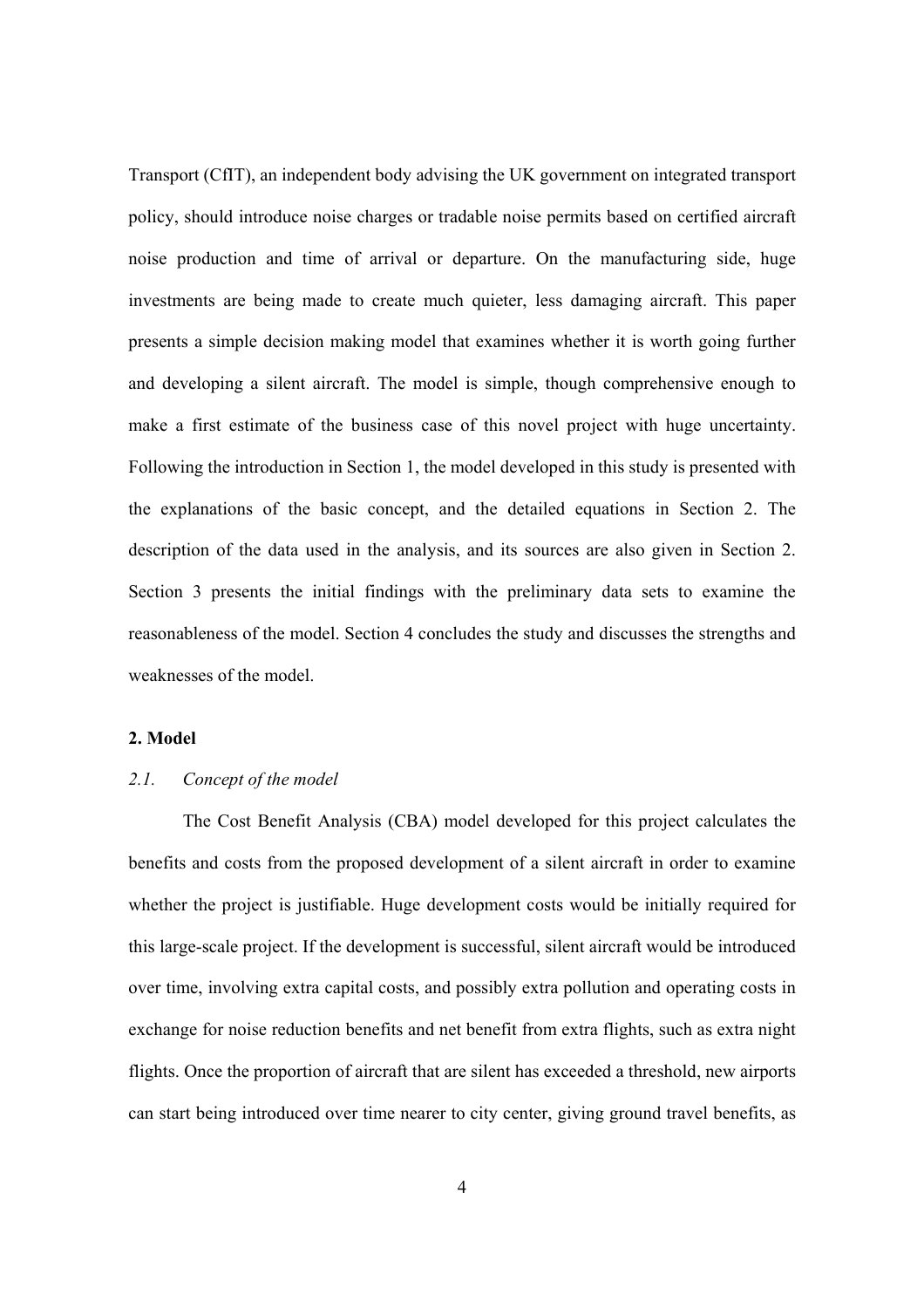well as extra casualty costs if a plane crashes in a crowded residential area. Figure 1 illustrates the whole development process.



Fig.1. Development process.

The variables used in the model, which are considered to have significant impacts on the project outcome, cover the following eight areas. For the benefits: noise abatement, reduced ground travel, and net benefit from extra flights are included. Development cost, extra capital cost, and extra casualty cost, are the main cost variables. Operation and air pollution costs associated with the new silent aircraft could either increase or decrease depending on the technologies, therefore they can be costs or benefits. Figure 2 illustrates the concept of the model, including the possibility that the development will not be successful, and the silent aircraft will never be brought into use.



Fig. 2. Concept of the model.

#### *2.2. Equations*

The model operates at the most aggregated global level, with a probabilistic treatment of uncertainty. The following sets of equations are used to calculate the net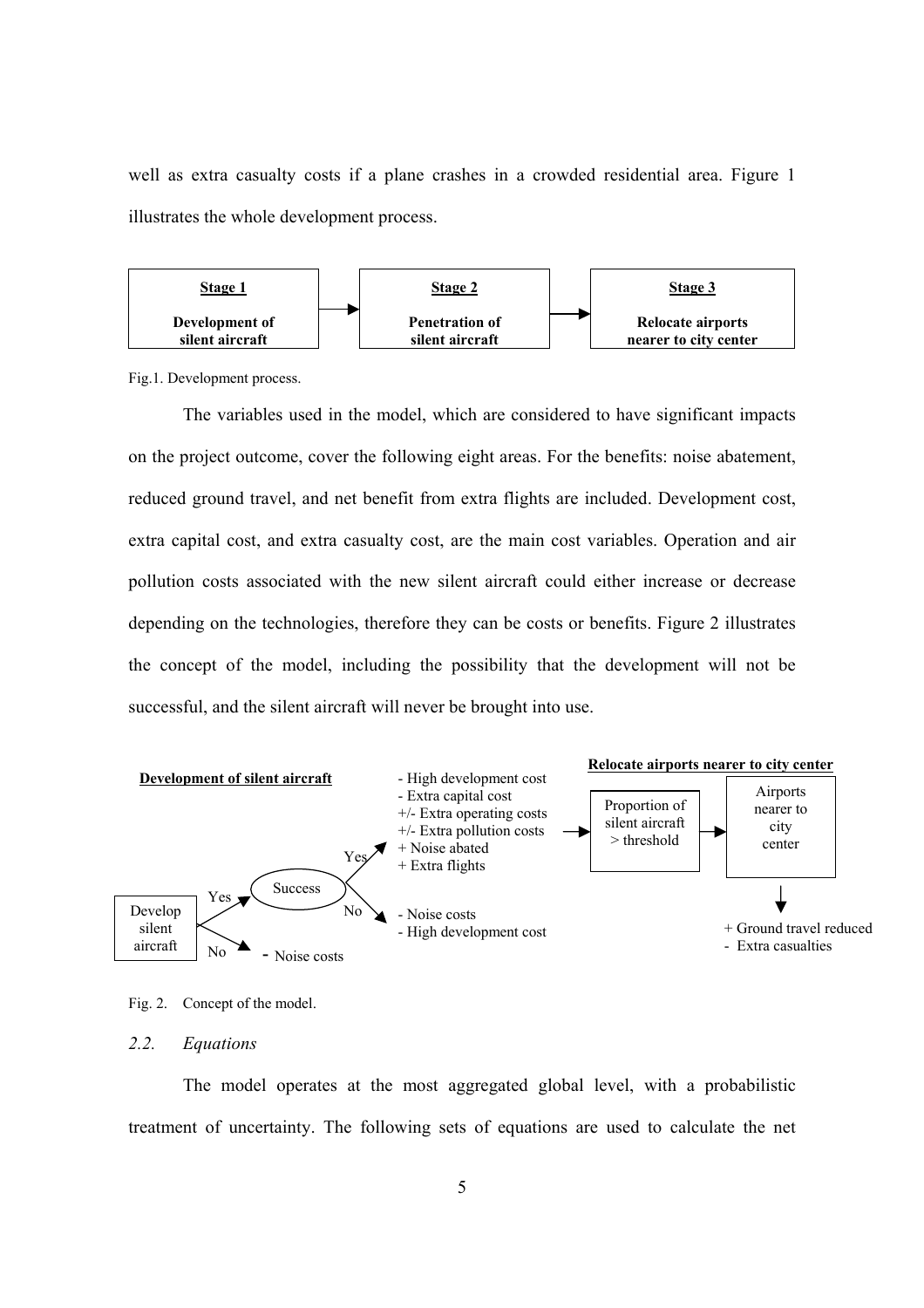present value of expected benefits and costs from the silent aircraft development. Input parameters are presented in *italics*.

Firstly, the global fleet size, total number of flights, and total flight distance are calculated. For simplicity, we assume a constant growth rate of each of these over time.

| Fleet size = base year fleet                                                              | for $t = 0$ |          |
|-------------------------------------------------------------------------------------------|-------------|----------|
| = (previous year fleet size)*(1 + fleet growth rate)                                      | for $t > 0$ | aircraft |
|                                                                                           |             |          |
| Flights per aircraft = base year flights per aircraft                                     | for $t = 0$ |          |
| = (previous year flights per aircraft)*(1 + flights per aircraft growth rate)             | for $t>0$   | flights  |
|                                                                                           |             |          |
| Total flights $=$ fleet size*flights per aircraft                                         |             | flights  |
|                                                                                           |             |          |
| Mean flight distance $=$ base year mean flight distance                                   | for $t = 0$ |          |
| = (previous year mean flight distance)*(1 + mean flight distance growth rate) for $t > 0$ |             | km       |
|                                                                                           |             |          |

Total flight distance = (total flights\*mean flight distance)/ $10^9$ billion km

Noise valuation per flight, casualty valuation, ground travel valuation, and net benefit per extra flight are also calculated in the similar manner, also assuming constant growth rates.

Noise valuation per flight = *base year noise valuation per flight* for  $t = 0$ =(previous year noise valuation per flight)\*(1 + *noise valuation per flight growth rate*)

for  $t > 0$  \$/flight

Total noise valuation = total number of flights\*noise valuation billion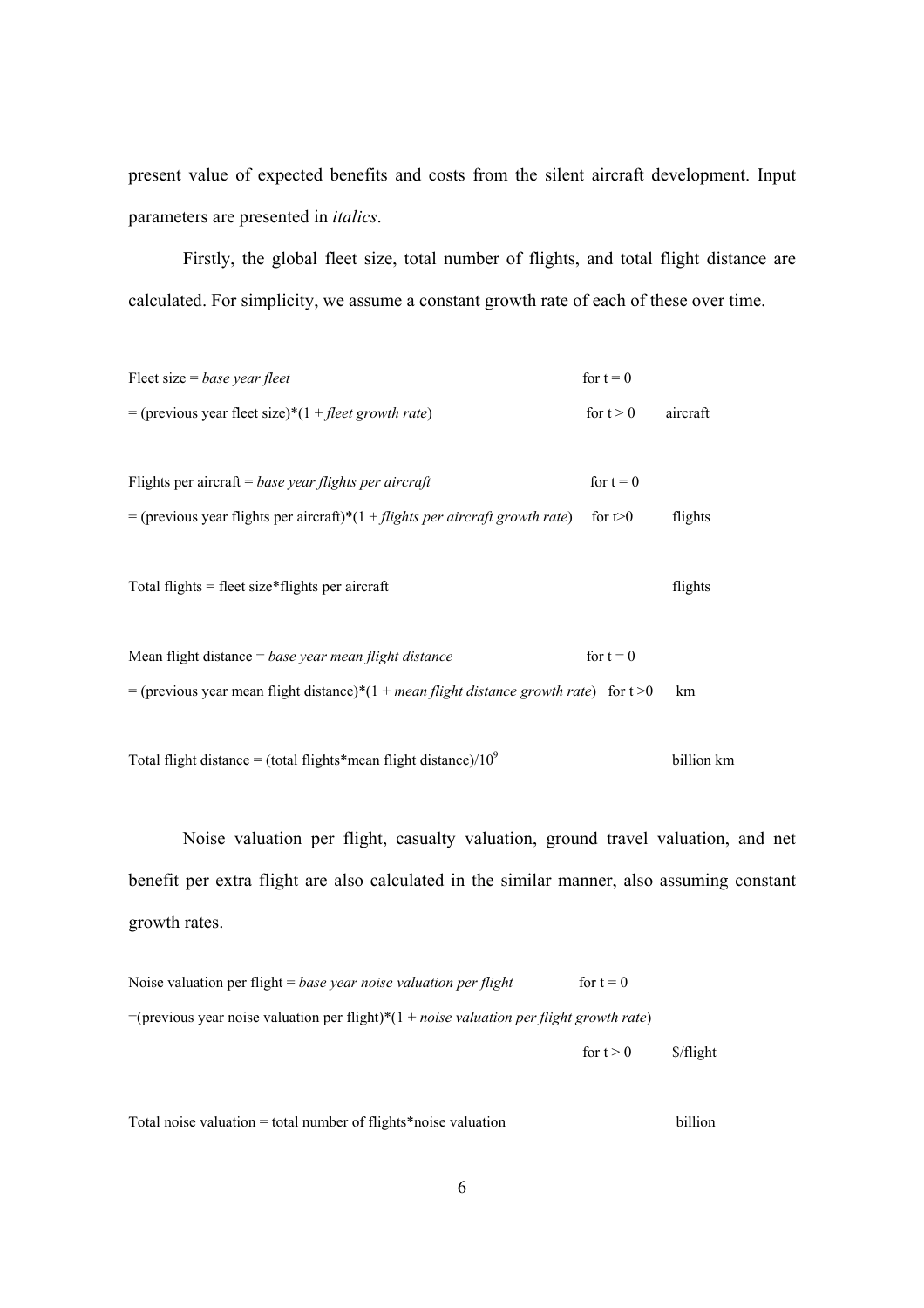| Casualty valuation = ( <i>base year casualty valuation</i> )                                                       | for $t = 0$ |                         |
|--------------------------------------------------------------------------------------------------------------------|-------------|-------------------------|
| = (previous year casualty valuation)*(1+ <i>casualty valuation growth rate</i> )                                   | for $t>0$   | <i>Smillion</i>         |
|                                                                                                                    |             |                         |
| Ground travel valuation $=$ ( <i>base year ground travel valuation</i> )                                           | for $t = 0$ |                         |
| = (previous year ground travel valuation)* $(1 + ground travel valuation growth rate)$                             |             |                         |
|                                                                                                                    | for $t > 0$ | \$/flight               |
|                                                                                                                    |             |                         |
| Net benefit per extra flight = (base year net benefit per extra flight)                                            | for $t = 0$ |                         |
| = (previous year net benefit per extra flight)* $(1 + net \, benefit \, per \, extra \, flight \, growth \, rate)$ |             |                         |
|                                                                                                                    | for $t>0$   | $\frac{\int f}{\int f}$ |

Silent aircraft will be introduced over time, and once their proportion has exceeded a threshold, new airports will start being introduced nearer to city center. This process is expressed by the following equations;

**Silent proportion** = 0 for t < *development time of silent aircraft* = {t – (*development time of silent aircraft*)} / *penetration time* for t < *development time of a silent aircraft* + *penetration time*

 $= 1$  Otherwise

**New airport proportion** = 0 for t is *development time of silent aircraft* + *penetration* 

*time\*(% silent for new airports to start*/100)

= {t-( *development time of silent aircraft* + (*penetration time*\**% silent for new airports to start*/100) + *airport replacement time*) for t < *development time of silent aircraft* + (*penetration time\*% silent for new airports to start*/100) + *airport replacement time*

 $= 1$  Otherwise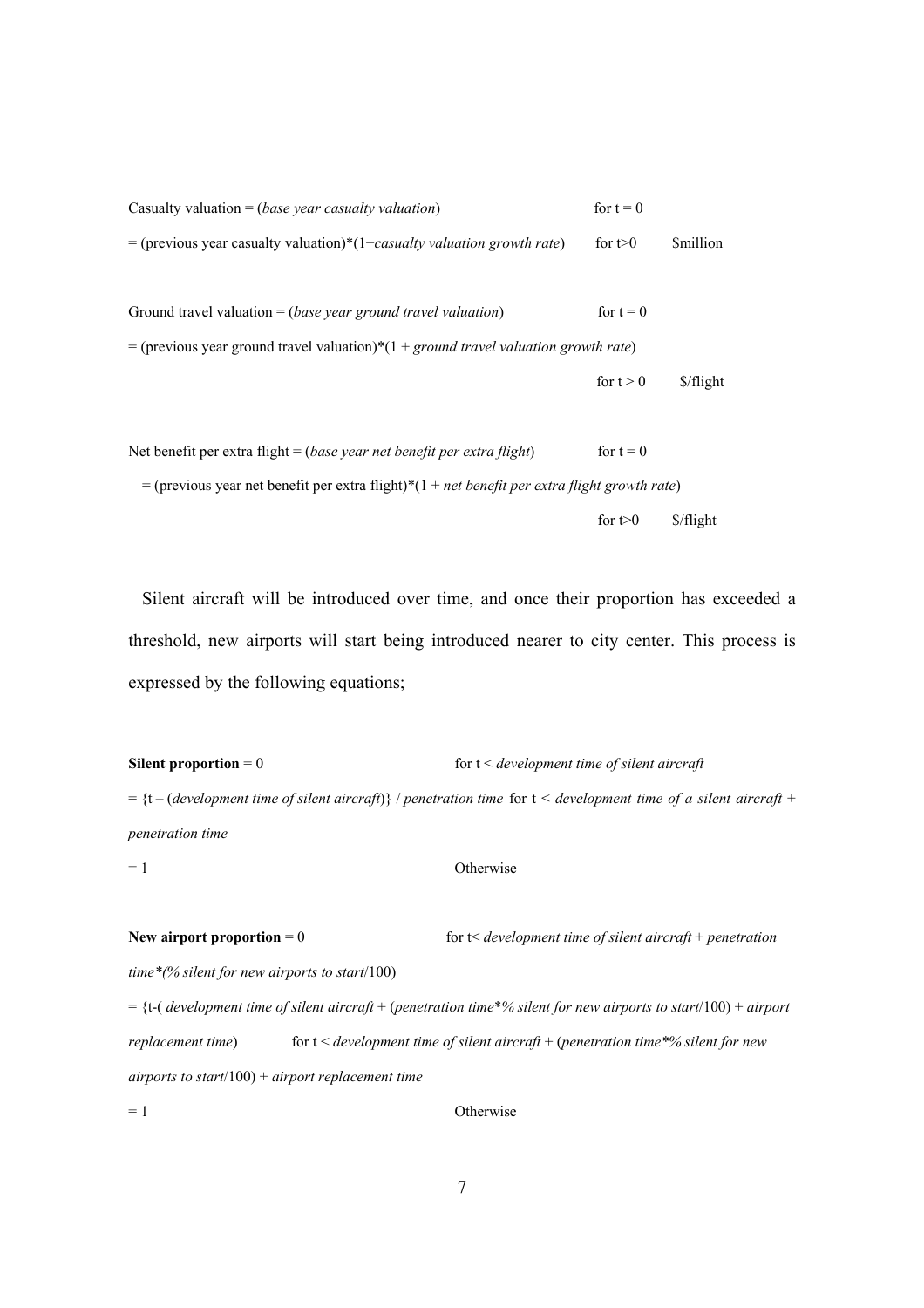Many costs and benefits are associated with this grand-scale project. The initial investment has to be made for the huge development cost of a silent aircraft. Note that development costs are usually not the same every year in this kind of project, and would phase out over time after the peak of the maximum development  $\cos t^5$ . Total development cost refers to the 'total' of all the annual development costs.

**Development cost** = max development cost<sup>\*</sup> { $(t + 1 - base year)/time$  of max development cost} for  $t <$  time of max development cost

 $=$  max development cost \* { $[1 - (t - time of max development cost)]/(development time of a silent aircraft$ time of max development cost)}

for time of max development cost  $\leq t \leq$  development time of a silent aircraft  $= 0$  Otherwise

Max development cost=(2\**total development cost*)/(*development time of a silent aircraft*)

Time of max development cost = *development time of a silent aircraft*\* *parameter which describes the location of the peak of the distribution* 

If the development is successful, the following costs and benefits, extra capital costs, noise abated benefits, net benefit from extra flights, such as extra night flights, and extra operating and pollution benefits/costs, would occur;

**Extra capital cost** = (*extra capital cost of a silent aircraft*\*addition to silent fleet)/1000

\$billion

 $\overline{a}$ 

 $<sup>5</sup>$  Similar formulations are found in Morimoto and Hope (2004).</sup>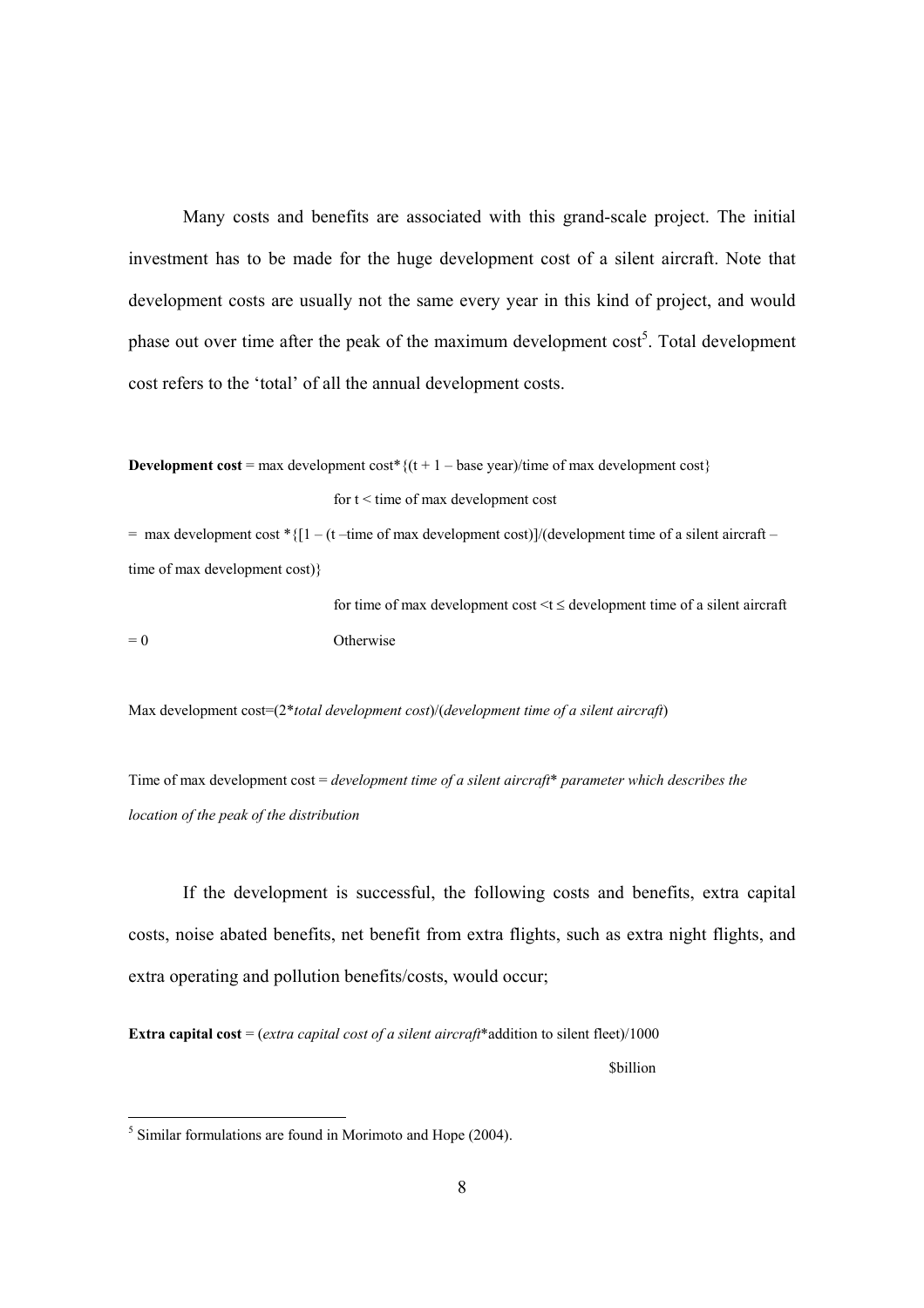| Number of silent aircraft = fleet size*silent proportion                                                        |                                                                                     |             | aircraft         |
|-----------------------------------------------------------------------------------------------------------------|-------------------------------------------------------------------------------------|-------------|------------------|
| Addition to silent fleet = base year silent fleet                                                               |                                                                                     | for $t = 0$ |                  |
| $=$ (current year silent fleet) – (previous year silent fleet)                                                  |                                                                                     | for $t > 0$ | aircraft         |
| Valuation of noise abated $=$ total noise valuation*silent proportion                                           |                                                                                     |             | <b>Sbillion</b>  |
| Net benefit from extra flight = (net benefit per extra flight*extra flights)/ $10^9$                            |                                                                                     |             |                  |
|                                                                                                                 |                                                                                     |             | <b>Sbillion</b>  |
| Extra flights = $0$                                                                                             | for $t <$ development time of a silent aircraft                                     |             |                  |
| = (total flights)*(proportion of extra flights)* {t – (development time of a silent aircraft)}/penetration time |                                                                                     |             |                  |
|                                                                                                                 | for $t$ <i>&lt; development time of a silent aircraft</i> + <i>penetration time</i> |             |                  |
| $=$ total flights*proportion of extra flights                                                                   |                                                                                     | otherwise   | flights          |
| Valuation of extra operation = valuation of extra operation of silent aircraft*total flight distance*silent     |                                                                                     |             |                  |
| proportion                                                                                                      |                                                                                     |             | <b>\$billion</b> |

**Valuation of extra pollution** = valuation of extra pollution of a silent aircraft\*total flight distance\*silent proportion \$billion

Once the proportion of aircraft that are silent has exceeded a threshold, new airports start being introduced over time nearer to city center, giving ground travel benefits as well as extra casualty costs if a plane crashes.

**Valuation of reduced ground travel** = (ground travel valuation\*total flights\*new airport proportion)/10<sup>9</sup> \$billion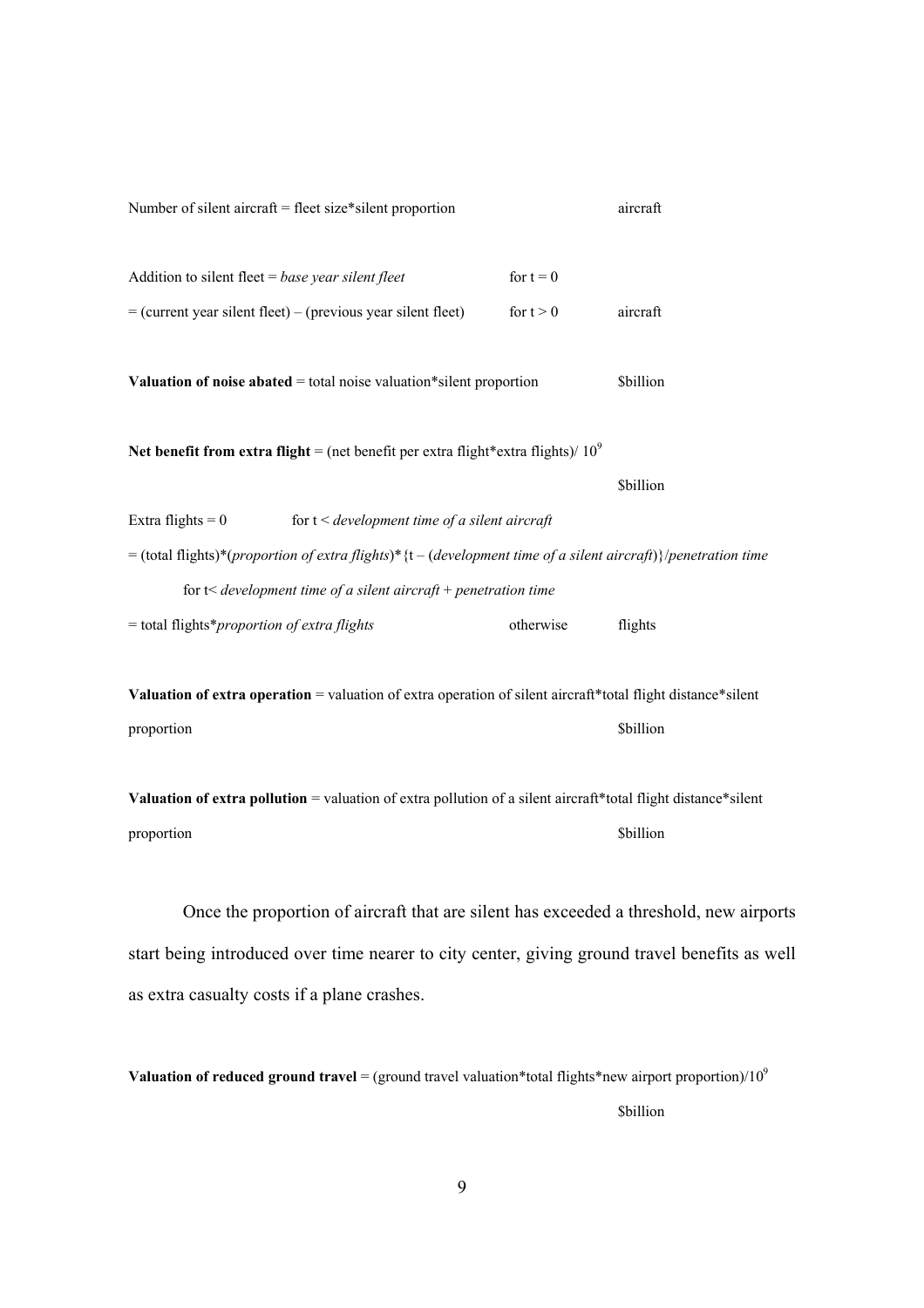**Valuation of extra casualties** = (extra casualties\*casualty valuation\**take off/landing crash rate*\*total flights\*new airport proportion)/  $10^9$ *<u>Sbillion</u>* 

All of the analysis to this point assumes that the development of the silent aircraft is a success, but in reality it is not certain to produce an aircraft that can be introduced into regular commercial use. So each of the costs and benefits, except the cost of development, must be reduced to allow for the chance that development will not be successful as shown in the equation below which estimates expected benefits.

Expected benefits = - development costs + (*chance of successful development*)\*(noise abated - extra capital  $cost + valuation of extra operation + valuation of extra pollution - valuation of extra causatives + reduced$  $ground travel + net benefit from extra flights)$  \$billion

$$
NPV = \sum_{t=0}^{T} expected benefits*(1 + discount rate)^{t}
$$
 **Sbillion**

The following noise valuations are also calculated for information.

**Total noise costs without silent aircraft** = total noise valuation \$billion

**Total noise costs with silent aircraft** = total noise costs without silent aircraft – valuation of noise abated

\$billion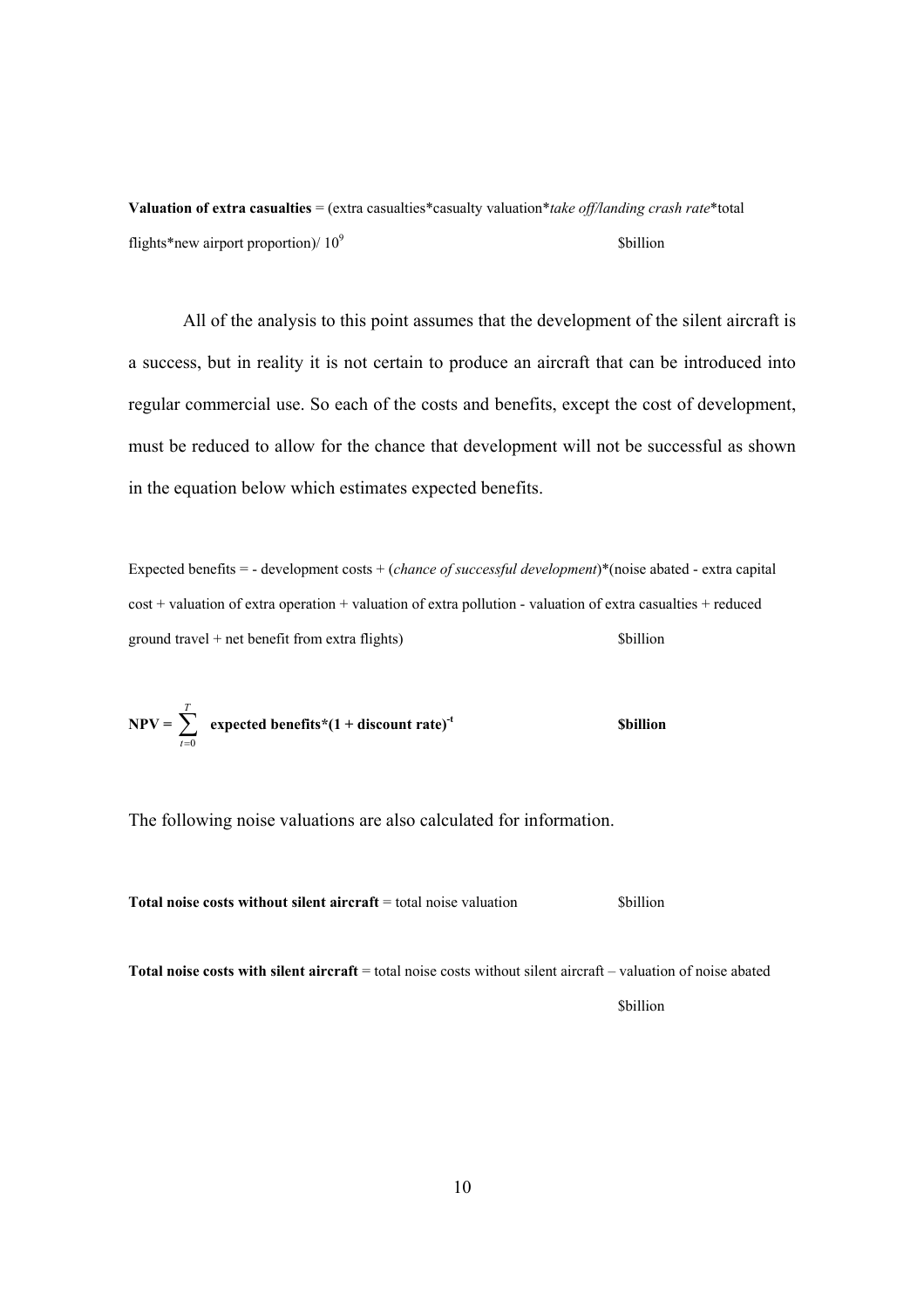#### *2.3. Data*

The model is highly aggregated, therefore the scale of the analysis is the whole fleet and the whole world. The initial data used in this paper are collected from various sources such as reports, the scientific literature, and web pages. They are the most representative currently available based on our investigations in this field. Because the model is so aggregated, and looks far into the future, the data are given as ranges and are assumed to follow a triangular distribution in order to deal with the huge uncertainty involved in the input parameters. A modified Monte Carlo simulation technique is applied, using @RISK from Palisade Corporation. Some of the data are not very accurate or precise, because of the project complexity or simply because they have not yet been adequately measured or collected. Those inputs with particularly large uncertainty are arranged to have a wider range of input values in the model. Repeated runs of the model obtain a probability distribution of possible outcomes, which is a more defensible procedure than just using single values for inputs that are in reality not well known. A summary of the main inputs – minimum, most likely and maximum values for each parameter – is listed in Table 1, and the rest are listed in the Appendix.

#### Table 1 Summary of the main inputs

| <b>Parameter</b>                                | Unit                | Minimum value       | <b>Most likely value</b> | Maximum value       |
|-------------------------------------------------|---------------------|---------------------|--------------------------|---------------------|
| Discount rate                                   | $\frac{9}{9}$ /year | 3 <sup>a</sup>      | 7 <sup>a</sup>           | 10 <sup>a</sup>     |
| Base year flights per<br>aircraft               | Flights             | 200 <sup>b</sup>    | 420 <sup>b</sup>         | 700 <sup>b</sup>    |
| Flights per aircraft<br>growth rate             | $\frac{9}{9}$ /year | $-0.1$ <sup>c</sup> | $0.5^{\circ}$            | $1^{\circ}$         |
| Base year noise valuation<br>per flight         | \$/flight           | 60 <sup>d</sup>     | 300 <sup>d</sup>         | $3000$ <sup>d</sup> |
| Base year reduced travel<br>cost to the airport | $\%$ /passenger     | 10 <sup>e</sup>     | 12 <sup>e</sup>          | 30 <sup>e</sup>     |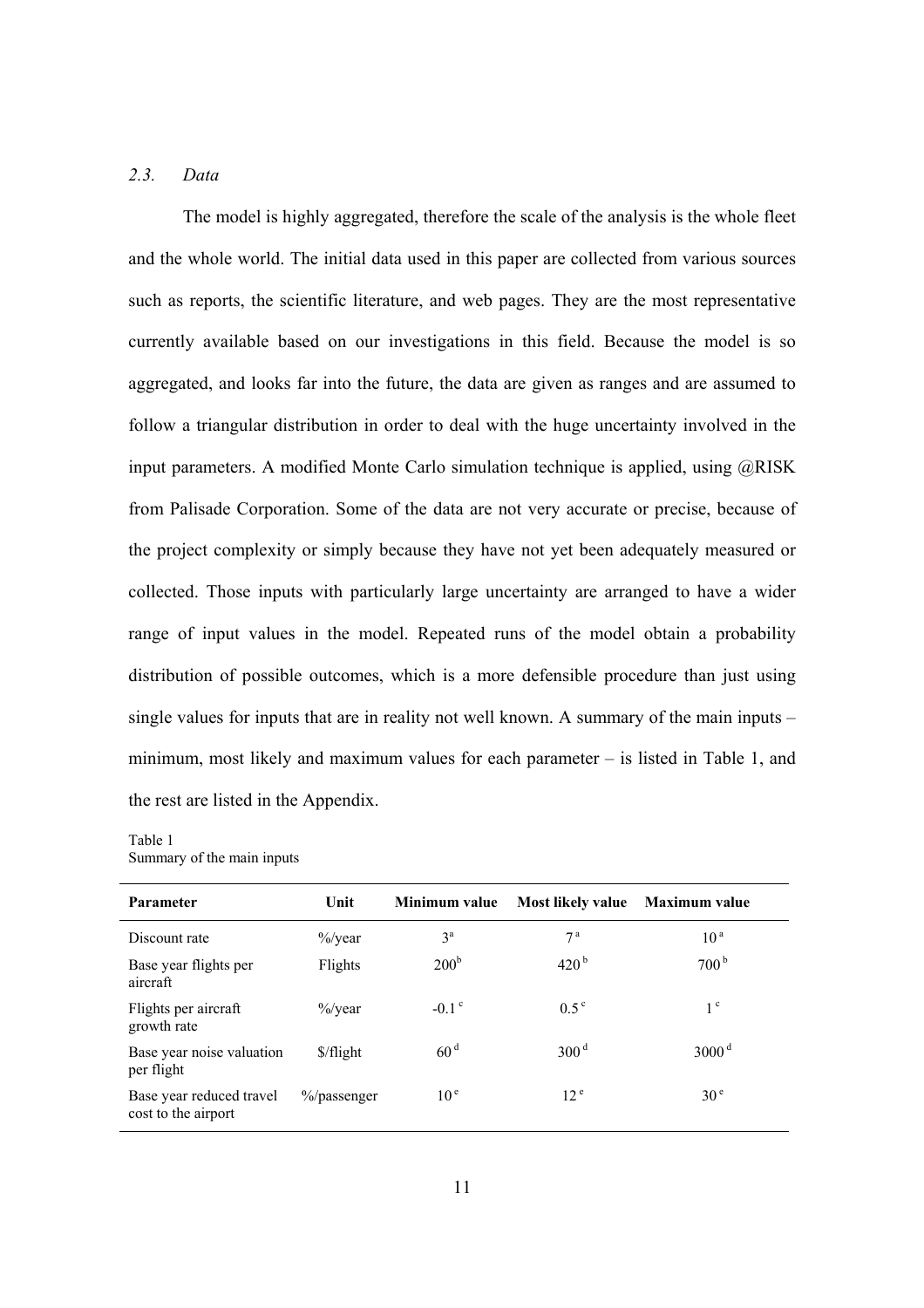Source: <sup>a</sup>: value suggested by FAA cost-benefit guidance for infrastructure projects: also used by Morrison et al  $(1999)$ ; <sup>b</sup>: Average number of airbus operations.

(www.airbus.com/product/a330\_a340\_economics.asp);  $\degree$ : In 2000, the total number of take-offs and landings increased by 0.5% at JFK airport (www.panynj.gov/aviation/traffic/coverfram.htm); d: Best estimate based on compensations per flight at Schiphol airport in 1999 (f61 per flight), and Long island Macarthur airport noise surcharge of \$50,000 per flight on all aircraft operations between 11pm-6:30am effective on Sept 30 2001. van Praag and Baarsma (2000); <sup>e</sup>: London city to Heathrow costs approx \$12 return (www.tswoam.co.uk/world\_data.html)

#### **3. Findings**

#### *3.1. Mean cumulative present values of costs and benefits by year*

Figure 3 shows the mean value of the cumulative present values of the different categories of costs and benefits by year. Note that, with the exception of the development cost, these values are multiplied by the probability of success. Initially, the huge development cost dominates. Benefits from extra flights, noise reduction benefits and reduced ground travel benefits would grow once silent aircraft are developed and introduced.



Fig. 3. Mean cumulative present values of costs and benefits by year Source: model run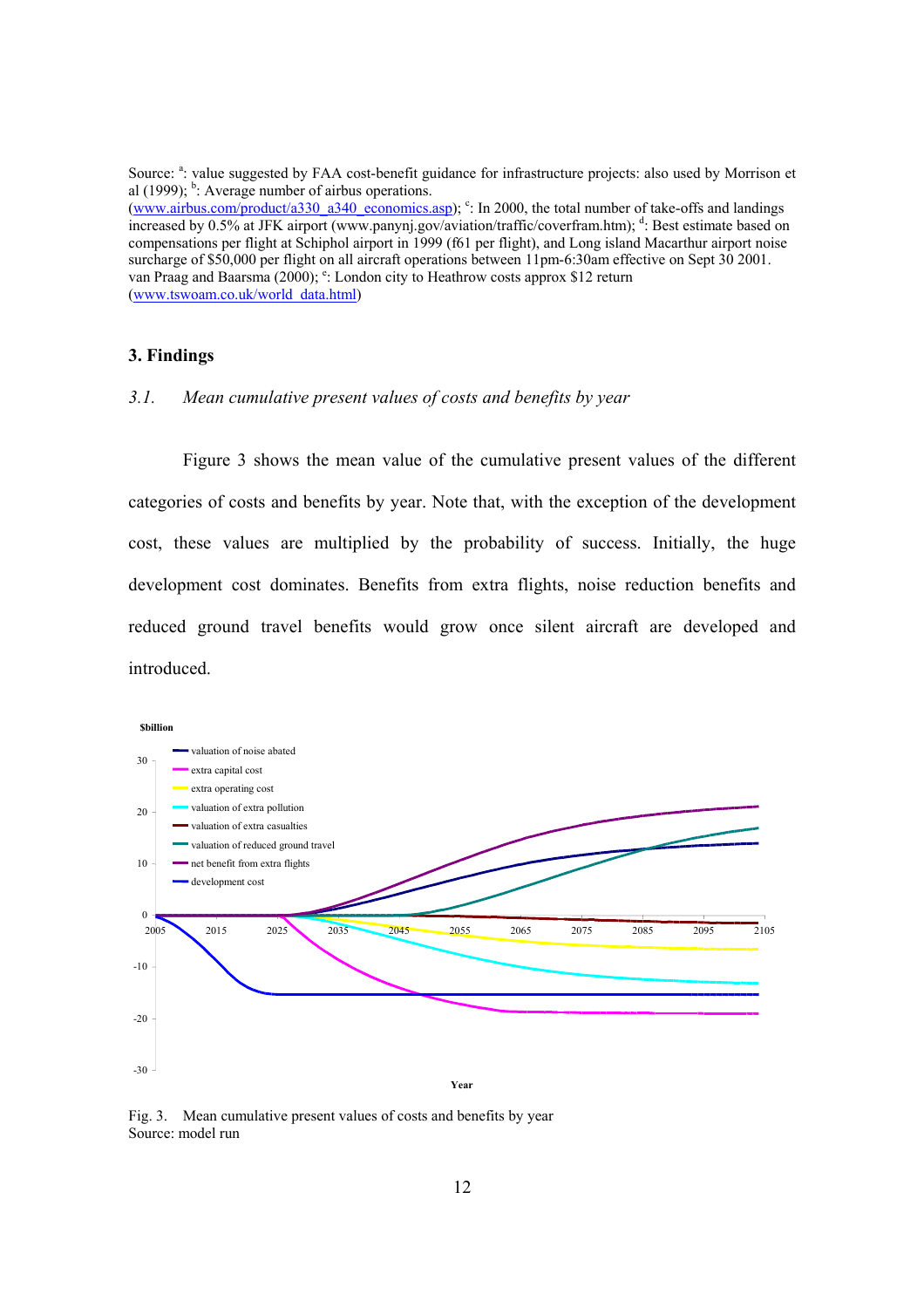#### *3.2. NPV*

The  $5<sup>th</sup>$  percentile, mean and the  $95<sup>th</sup>$  percentile of the NPV of each variable in the model are depicted in Figure 4. With the exception of the development cost, these values are multiplied by the probability of success. Note that vertical scales on the graphs in Figure 4 are different. All the figures show the expected shape and signs. Valuations of extra pollution and operation could be either positive or negative due to uncertainty in the technology that will actually be used in silent aircraft. The  $5<sup>th</sup>$  percentile, mean and the  $95<sup>th</sup>$ percentile of the cumulative NPV are US\$ - 51, 13 and 139 billion respectively. The result contains a huge uncertainty as can be seen from the wide gap of the 90% range in Figure 5. Although Figure 5 indicates that a substantial amount of time - approximately 70 years in the mean case- would be needed until costs are recouped by benefits, the project seems to be just worthwhile.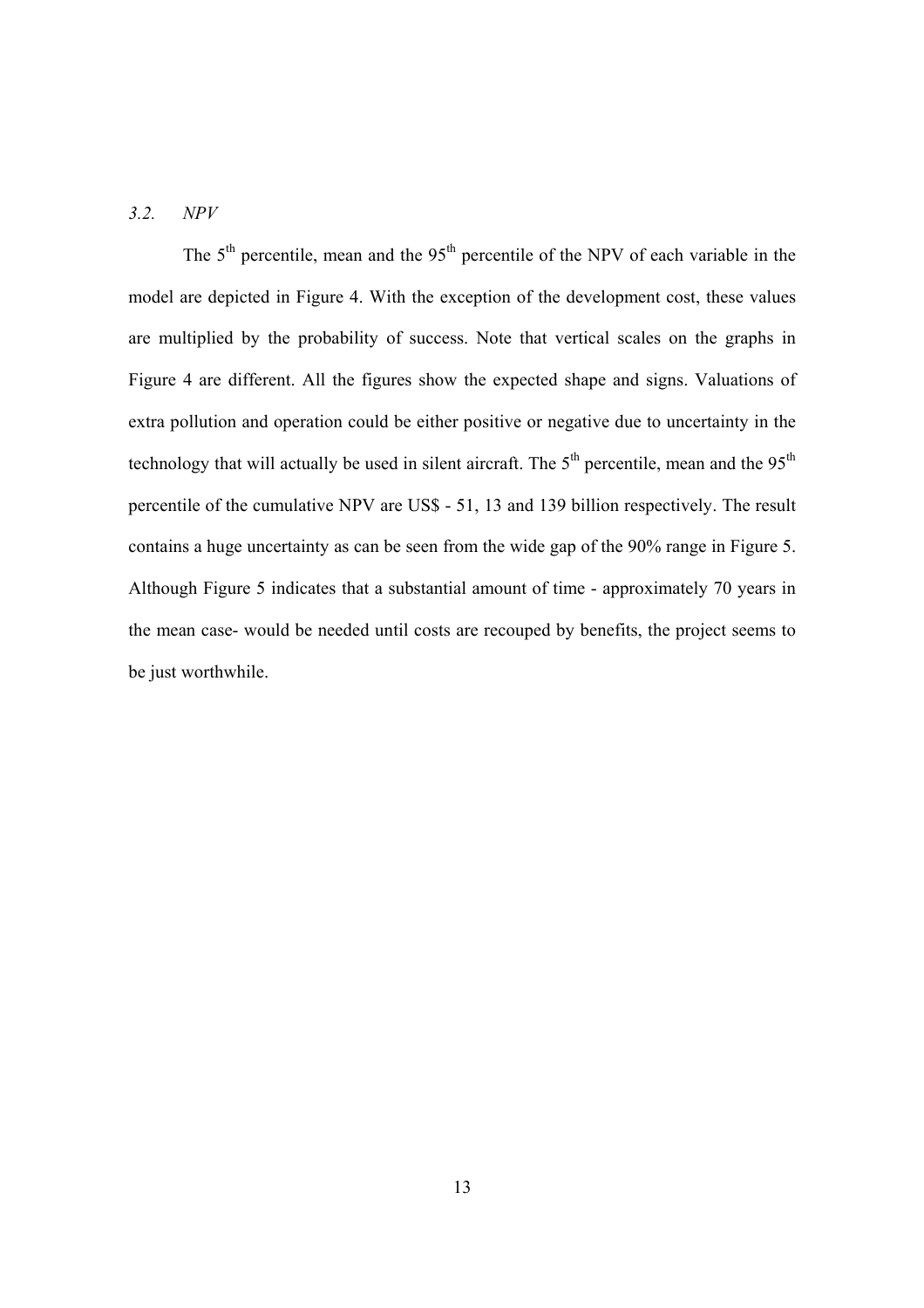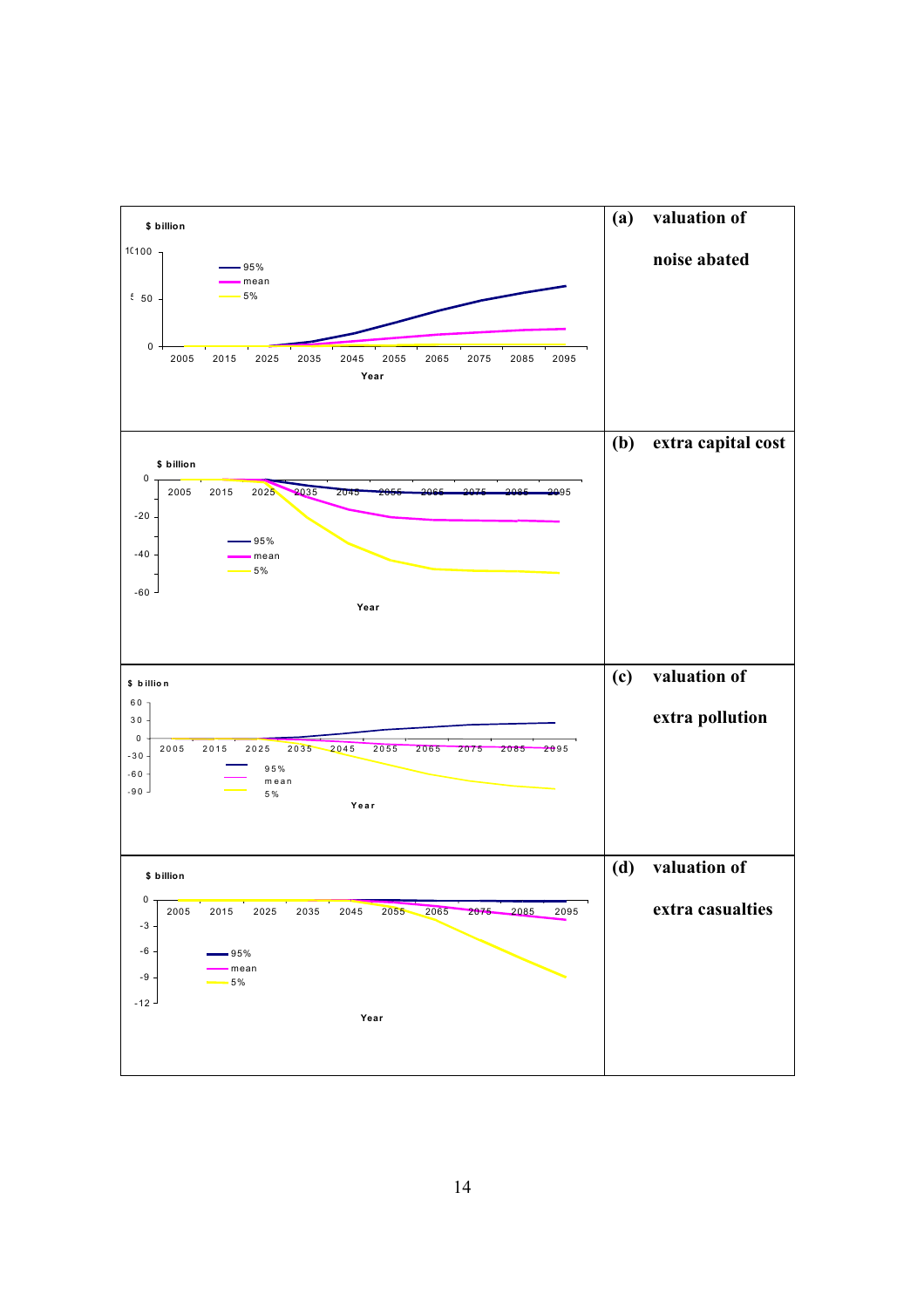

Fig. 4. Costs and benefits of each variable by year Source: model run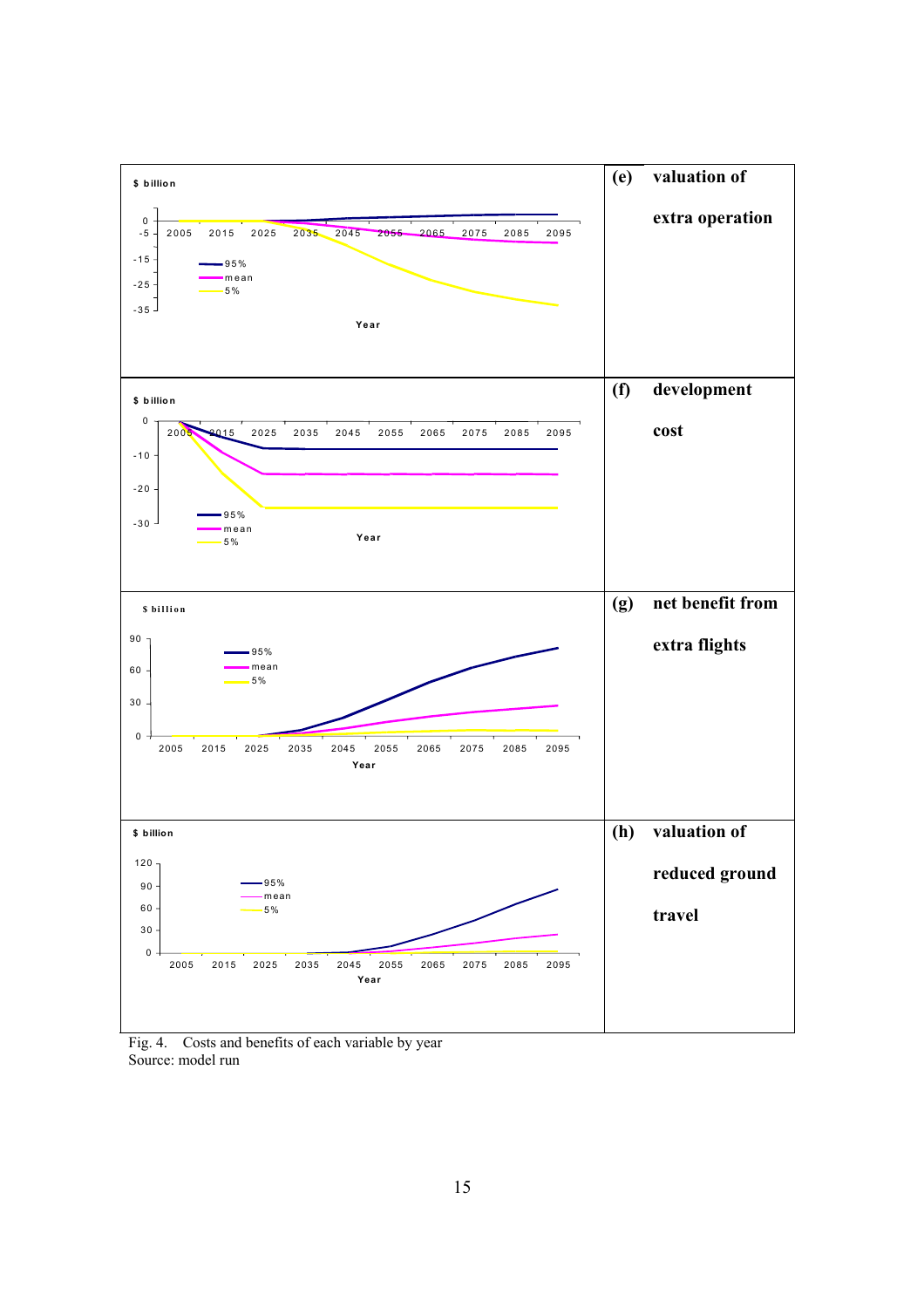

Fig. 5. Cumulative NPV Source: model run

#### *3.3 Sensitivity analysis*

Sensitivity analysis using regression identifies the input parameters that are most significant in determining the output, in this case cumulative NPV. The student b coefficient is a coefficient calculated for each input parameter in the regression equation. Table 2 shows that the discount rate and base year flights per aircraft have significant impacts on the cumulative NPV. Hence these parameters should be treated extremely carefully, as the cumulative NPV is sensitive to changes in their values. This confirms the importance of choosing appropriate discount rates in project assessments. Each parameter has a correct sign, consistent with the model: those parameters where an increase would increase the expected benefit have positive signs and those parameters where an increase would decrease the expected benefit have negative signs. These sensitivity analysis results are the reason that these inputs were described as the main inputs in table 1.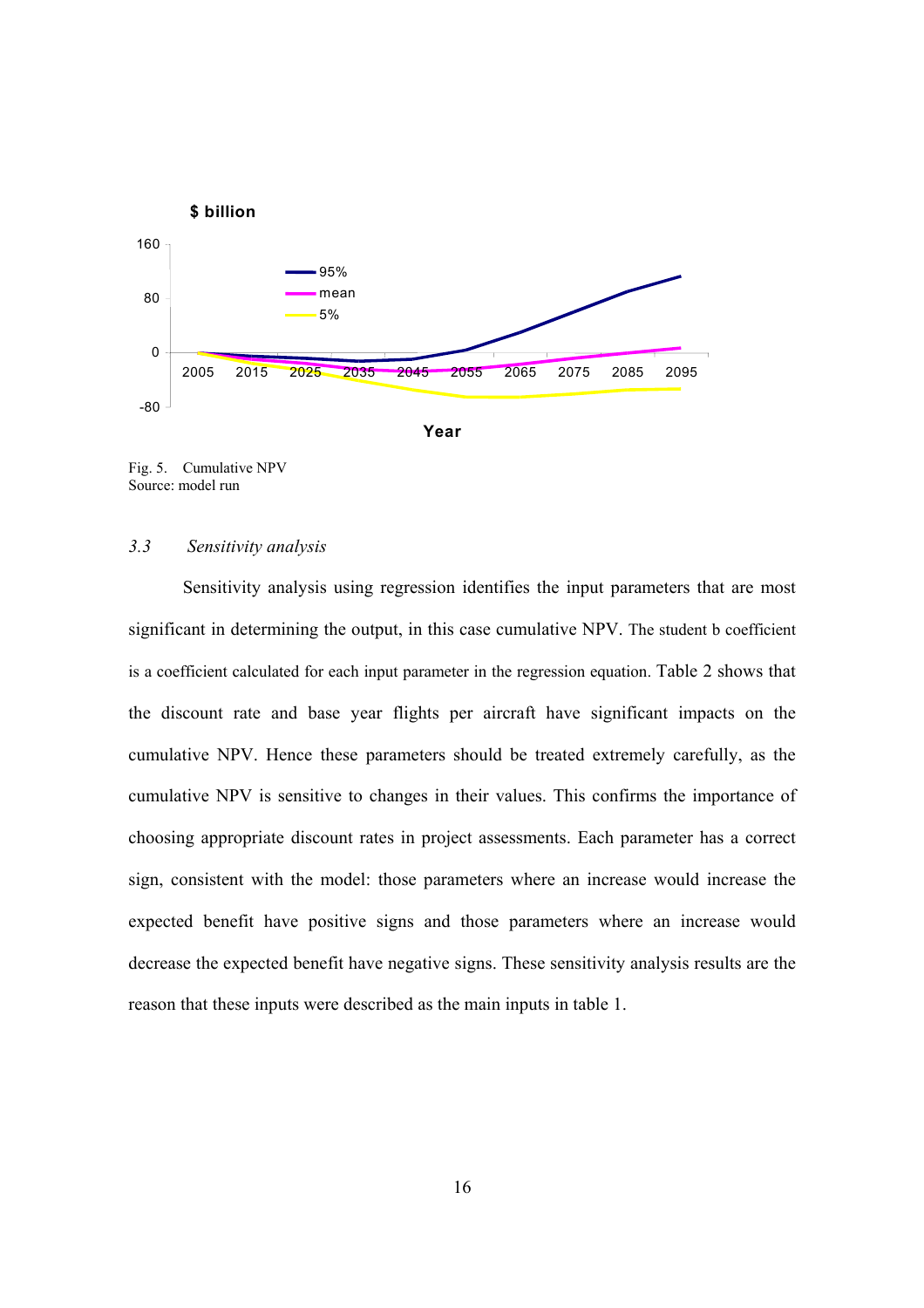| Table 2                                      |                               |  |
|----------------------------------------------|-------------------------------|--|
| Sensitivity analysis                         |                               |  |
| <b>Parameters</b>                            | <b>Student b coefficients</b> |  |
| Discount rate                                | $-0.46$                       |  |
| Base year flights per aircraft               | $+0.40$                       |  |
| Flights per aircraft growth rate             | $+0.18$                       |  |
| Base year noise valuation per flight         | $+0.15$                       |  |
| Base year reduced travel cost to the airport | $+0.14$                       |  |
| Source: model run                            |                               |  |

#### *3.4. Total noise costs with and without silent aircrafts*

Figure 6 depicts the mean values of the annual total noise costs with and without silent aircraft, assuming their development is successful. The total noise cost with silent aircraft sharply decreases after the year 2025 and approaches zero in around 2063. This figure reinforces the importance of developing silent aircraft technologies.



Fig. 6. Total noise costs with and without silent aircraft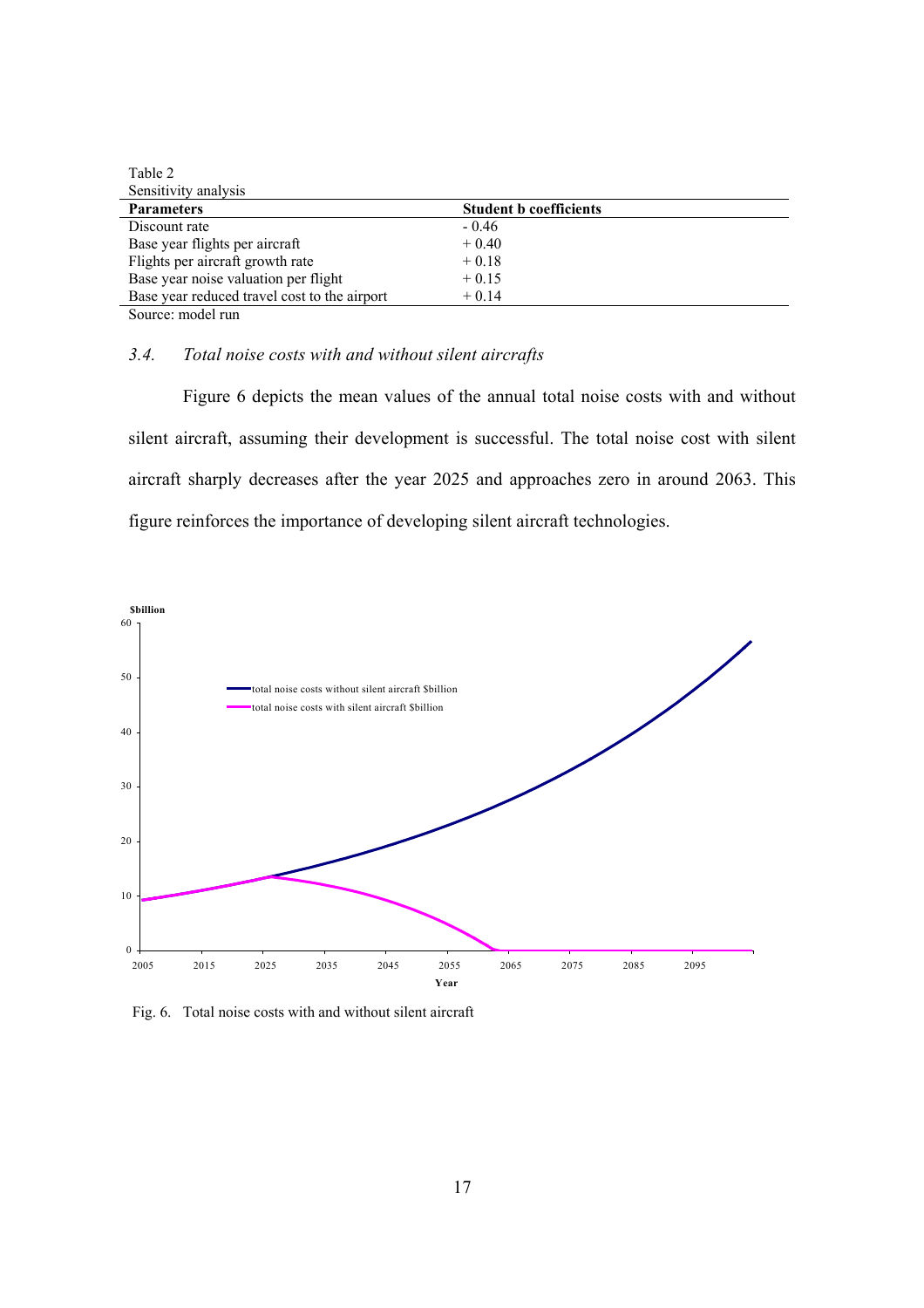#### **4. Conclusion**

This paper presents a simple decision making technique that is applied to assess a proposed silent aircraft project. This approach is particularly robust for this type of project with huge uncertainty and a long time horizon, as the model is probabilistic.

The parameterisation is conducted as simply as possible: for example all the growth rates are constant and the rate of introduction is linear. The strength of the model is its simplicity, focusing upon the most influential variables for developing silent aircraft, and requiring only the most general input data. More details would be hard to justify given the uncertainties. The model is designed to capture a first approximation of everything that needs to be analysed, and the findings give a broad picture of the current scene of silent aircraft development.

The assumption of relocating all airports nearer to city centers within a few decades of the market penetration of silent aircraft might be fairly optimistic. All sorts of political, land use and planning constraints would have to be overcome. However, there is no doubt that city center airports will be more favored without the constraints of aircraft noise in the decision concerning where to locate a new airport in the future. At the least, more airports will likely to be built in city centers, and the current majority of airports that are far from city centers, will be in less favor if that happens.

The model results show that the  $5<sup>th</sup>$  percentile, mean and the  $95<sup>th</sup>$  percentile of the cumulative NPV are US\$ - 51, 13 and 139 billion respectively. The result contains a huge uncertainty as can be seen from the wide gap of the 90% range. Although the results indicate that a substantial amount of time - approximately 70 years in the mean case- would be needed until costs are recouped by benefits, the project seems just to be worthwhile.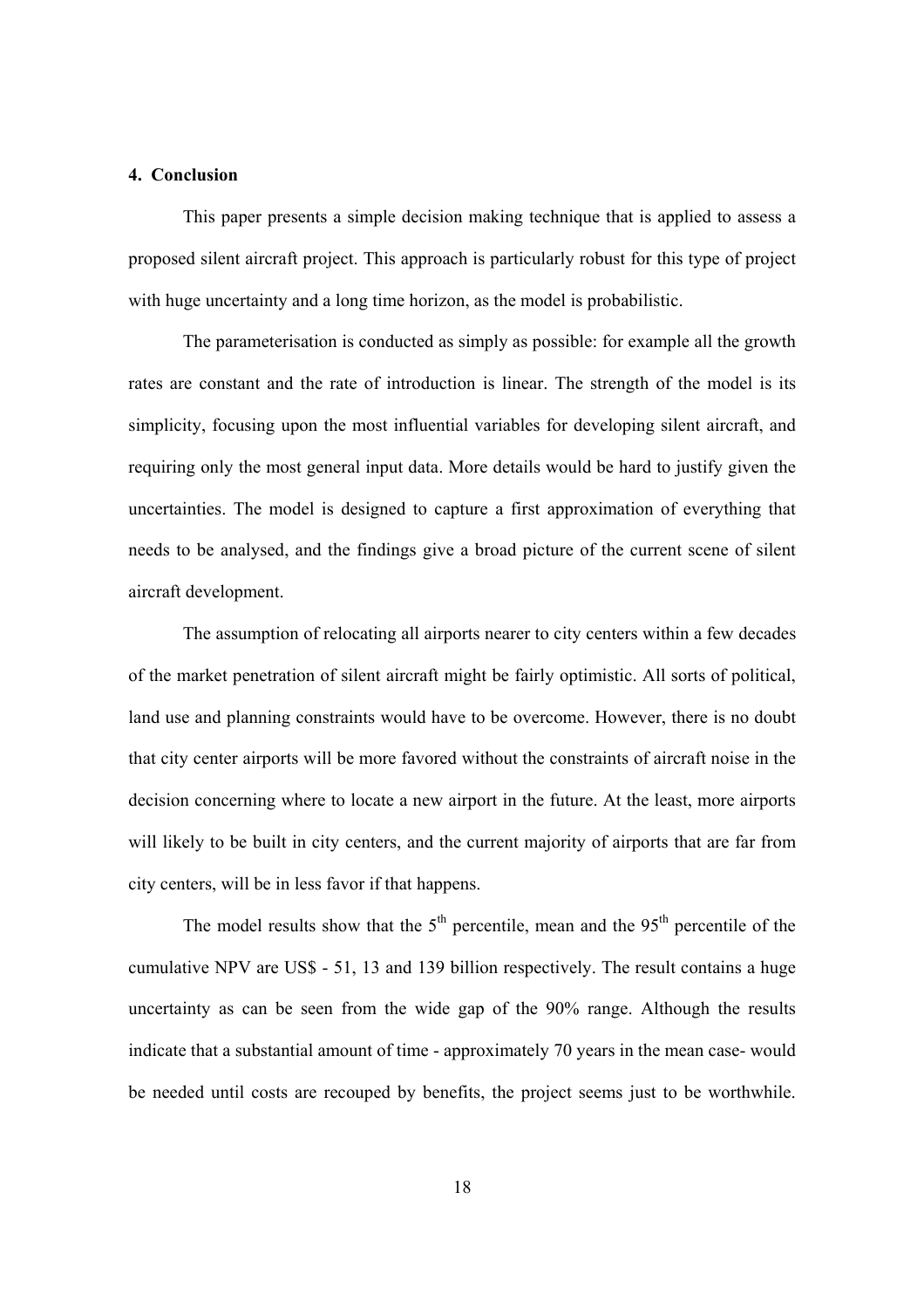Developing a silent aircraft would be costly and time consuming, however the model results suggest that its benefits are expected in the long term. Environmental and social benefits from noise reduction are often difficult to quantify, and the figures used in this study are at the lower bound. Thus, even larger benefits from developing a silent aircraft could be expected and the silent aircraft project could be justified even at the higher confidence level.

The main weakness of the analysis is the lack of accuracy of the data used. We have used the most reliable and reasonable data we could obtain at this stage, however further improvement in the accuracy of the data will enhance this analysis. Many refinements such as regional splits, reduced landing fees, stimulation of demand, substitution of planes for trains, multiplier effects on the economy through improved infrastructure and more job opportunities around the existing as well as relocated airports are omitted at this stage. These impacts should also be considered in future research. The model in this research is fairly simple compared to those detailed models, such as input-output models, that try to capture indirect effects as much as direct effects. This model is just a starting point; further modification is planned to improve its robustness. But it can already be considered to make a useful contribution to the development of simple integrated assessment models for major, long-lived projects.

#### **Acknowledgement**

We would like to thank Cambridge–MIT Institute to fund this study. Useful comments and suggestions from Prof Ian Waitz (MIT), Prof Karen Polenske (MIT), Stephen Lukachko (MIT), Prof Ed Greitzer (MIT), Prof Ann Dowling (Cambridge University) are also greatly acknowledged.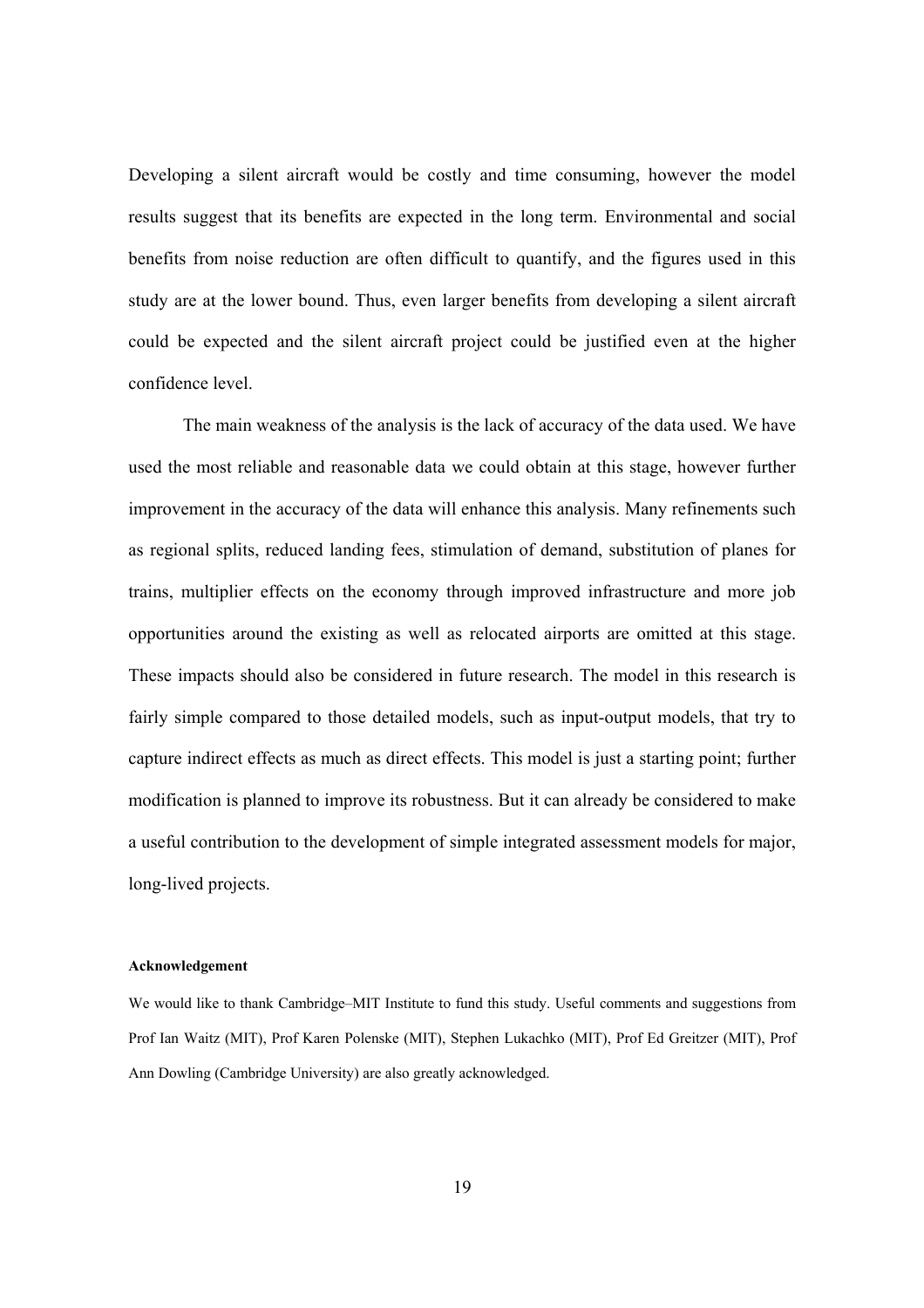#### **References**

CE, 2003. *Meeting External Costs in the Aviation Industry*, Delft, the Netherlands.

- DETR, 2000. *The Future of Aviation: the Government's Consultation Document on Air Transport Policy*, Department of Environment, Transport and the Regions, London, UK, December.
- European Union (EU), 1996. *Future noise policy, European Commission Green paper*, EU, Brussels.
- Hansson, L., and Marckham, J., 1992. *Internalizing External Effects in Transportation*, International Road Transport Union, Paris.
- Lee, J.J., Lukachko, S.P., Waitz, I.A., and Schafer, A., 2001. 'Historical and Future Trends in Aircraft Performance. Cost and Emissions' Annual Review of Energy and the Environment 26, pp 167-200
- Maushopf, J., and French, M.T., 1989. Estimating the value of avoiding morbidity and mortality from foodborne illnesses. Research Triangle Park NC; Research Triangle Institute, Center for Economics Research.
- Morimoto, R., and Hope, C., 2004. An extended CBA model of hydro projects in Sri Lanka. International journal of global energy issues: special issue on energy and renewable energy with economic development in developing countries, 21 (1/2), pp.47-64
- Morrison, S.A., Winston, C., and Watson, T., 1999. Fundamental flaws of social regulation: the case of airplane noise. *Journal of Law and Economics* 42, 723-43.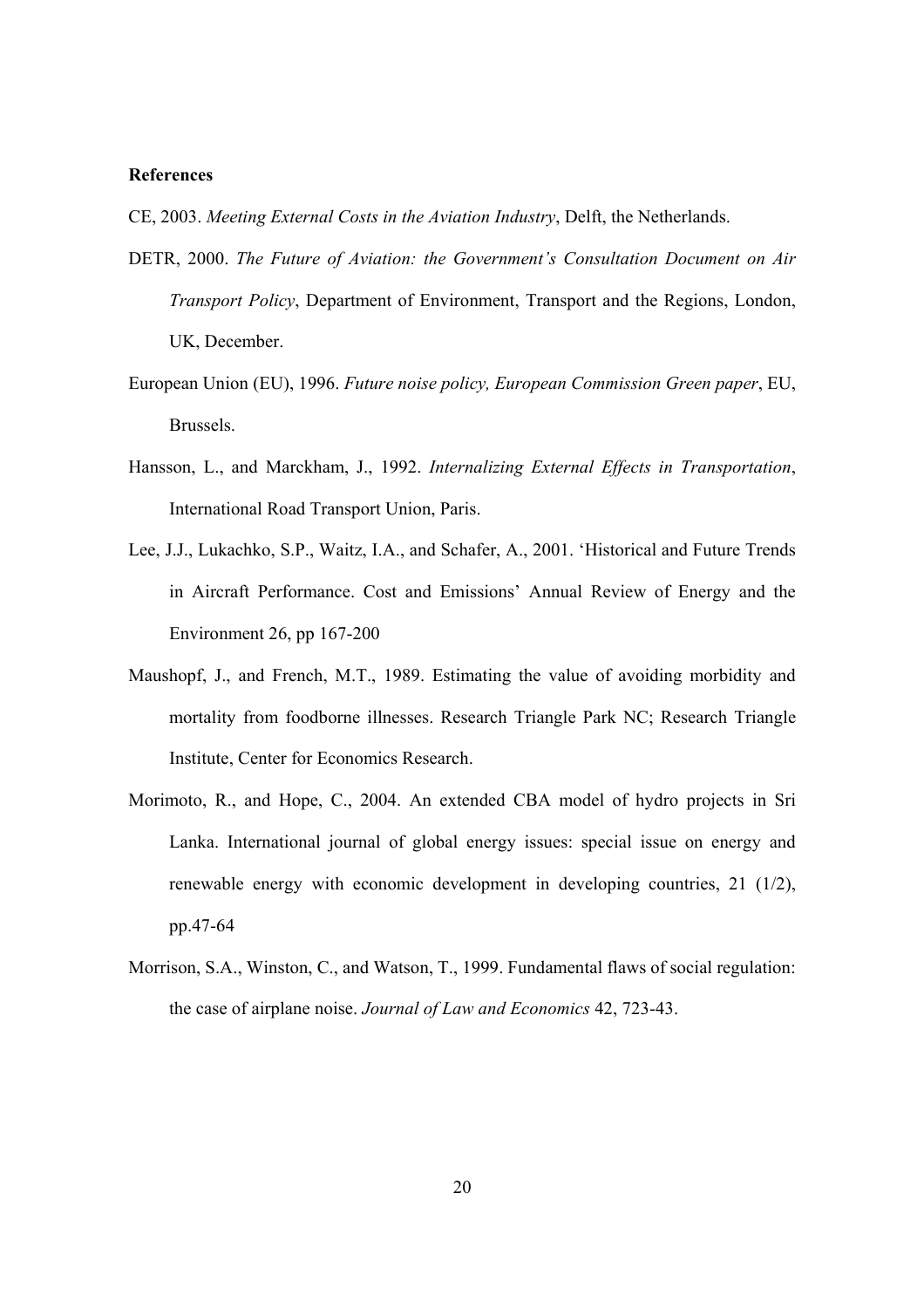- National Science and Technology Council, 1995. Goals for a National Partnership in Aeronautics Research and Technology, White House Office of Science and Technology Policy, Washington DC
- Rothengatter, W., 1989. Aspects économiques, Report to the European Conference of Ministers of Transport, Committee of Deputies, Paris.
- Van Praag, B.M.S., and Baarsma, B.E., 2000. *The Shadow Price of Aircraft Noise Nuisance: A New Approach to the Internalization of Externalities*, Discussion paper, Tinbergen Institute, Amsterdam.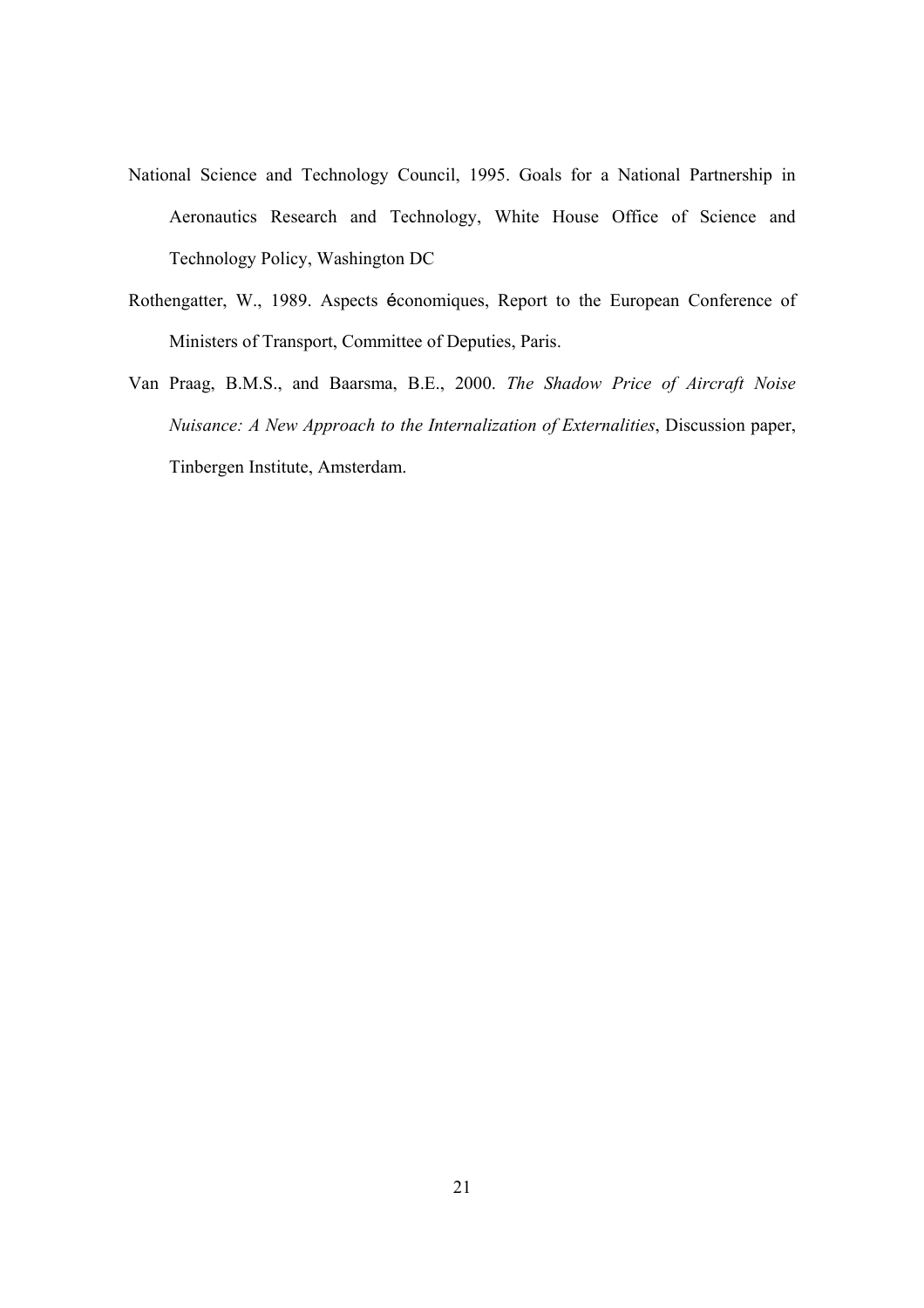### **Appendix**

| 1 AVIC 71.1.                                                                                                      | DUSCI IPUUII UI UAIA               |                                                                                                                                                                                                                                                                                                        |                                                                                                                                                                                                                                                                |
|-------------------------------------------------------------------------------------------------------------------|------------------------------------|--------------------------------------------------------------------------------------------------------------------------------------------------------------------------------------------------------------------------------------------------------------------------------------------------------|----------------------------------------------------------------------------------------------------------------------------------------------------------------------------------------------------------------------------------------------------------------|
| Parameter                                                                                                         | (min, most<br>likely, max)         | <b>Description</b>                                                                                                                                                                                                                                                                                     | <b>Source</b>                                                                                                                                                                                                                                                  |
| Base year fleet                                                                                                   | (17700,<br>18670,<br>20000) fleets | Total number of world fleet                                                                                                                                                                                                                                                                            | http://www.boeing.com/<br>companyoffices/aboutus<br>/brief.html                                                                                                                                                                                                |
| Base year mean<br>flight distance                                                                                 | (2000, 4000,<br>6000) km           | Average flight length                                                                                                                                                                                                                                                                                  | http://www.airbus.com/<br>product/a330 a340 eco<br>nomics.asp                                                                                                                                                                                                  |
| Fleet growth<br>rate                                                                                              | (0.1, 0.5, 1)<br>$\%$ /year        | Best estimate based on the figure of total orders of<br>new aircraft for the airlines are forecasted to increase<br>at about 3.4% annually for the next 10 years                                                                                                                                       | www.air-<br>transport.org/public/ind<br>ustry/display1.asp?nid=<br>1175                                                                                                                                                                                        |
| Mean flight<br>distance growth<br>rate                                                                            | $(-0.5, 0, 0.5)$<br>$\%$ /year     | The world's first jumbo Boeing 747 (1969) was able<br>to travel 6,000 miles and Boeing currently developing<br>a plane which can travel 9,000 miles by 2005.                                                                                                                                           | www.pbs.org/kcet/chasi<br>ngthesun/planes/747.ht<br>ml                                                                                                                                                                                                         |
| Noise valuation<br>growth rate                                                                                    | (0, 0.5, 2)<br>$\frac{9}{9}$ /year | Best estimate - subtracting expected reduction in the<br>rate of noise per flight (EU Vision 2020 target is 50%<br>reduction in perceived aircraft noise in 20 years) from<br>the average world economic growth rate (OECD<br>countries such as UK, Germany, their GDP growth<br>rate in 2001 is 3.0%. | http://www.tswoam.co.<br>uk/world data/world d<br>ata 2001 gdp growth.h<br>tml; Morrocco.J.D and<br>J.Flottau 'Europe seeks<br>global leadership in<br>aeronautics',<br>(www.aviationnow.com<br>/content/publication/aw<br>st/20010205/vision.htm<br>$\lambda$ |
| Total<br>development<br>cost of a silent<br>aircraft                                                              | (10, 20, 50)<br><b>Sbillion</b>    | Development cost of aircraft A380 is expected to be<br>\$9-10 billion.                                                                                                                                                                                                                                 | http://216.239.39.100/se<br>arch?q=cache:Y7IJ2bH<br>JTg4C:www.aworldawa<br>y.com/a3xx.html+devel<br>opment+cost+of+most+<br>recent+Boeing+jet+in+<br>%24billion&hl=en&ie=<br>UTF-8                                                                             |
| Development<br>time of silent<br>aircraft                                                                         | (18, 20, 24)<br>years              | It is estimated that commercial technology necessary<br>to significantly reduce the noise foot print around a<br>major airport will be available in 20 years according<br>to NASA                                                                                                                      | www.grc.nasa.gov.WW<br>W/PAO/PAIS/fs03grc.h<br>tm                                                                                                                                                                                                              |
| Parameter which<br>describes the<br>location of the<br>peak of the<br>distribution for<br>the development<br>cost | (0.54, 0.6,<br>0.72)               | Best guess                                                                                                                                                                                                                                                                                             |                                                                                                                                                                                                                                                                |
| Chance of<br>successful<br>development                                                                            | $(20, 40, 60)$ %                   | Best guess                                                                                                                                                                                                                                                                                             |                                                                                                                                                                                                                                                                |

**Table A.1. Description of data**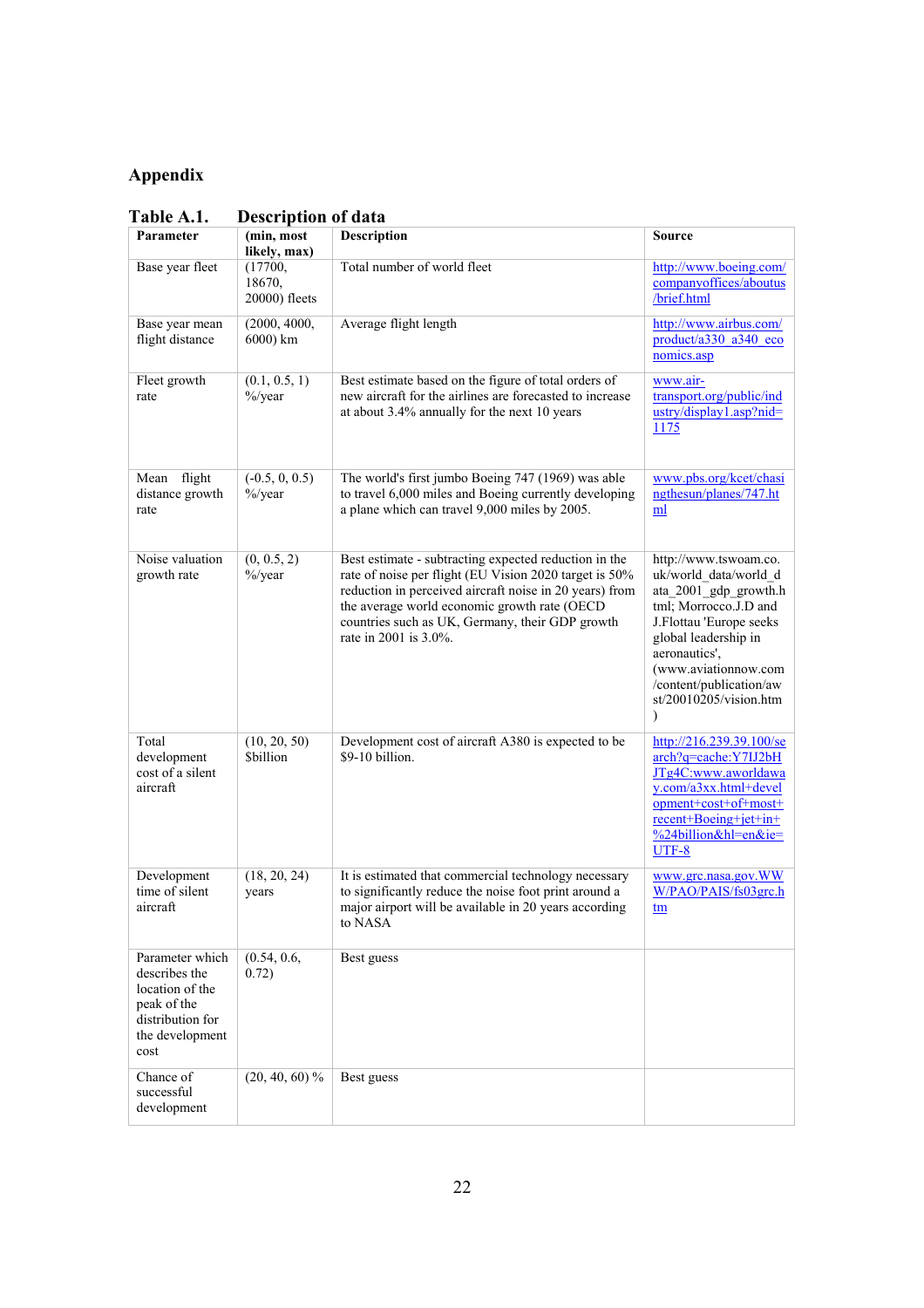| Penetration time                            | (25, 30, 55)<br>years                          | Boeing introduced its mammoth 314 flying boat 25<br>years after they started their business, and 55 years for<br>the world's first jumbo jet 747                                                                                                               | www.pbs.org/kcet/chasi<br>ngthesun/companies/bo<br>eing.html                                                                                                                                                                             |
|---------------------------------------------|------------------------------------------------|----------------------------------------------------------------------------------------------------------------------------------------------------------------------------------------------------------------------------------------------------------------|------------------------------------------------------------------------------------------------------------------------------------------------------------------------------------------------------------------------------------------|
| Extra capital<br>cost of silent<br>aircraft | (10, 20, 30)<br>Smillion/aircr<br>aft          | Capital cost for current aircraft is approx \$50million.<br>DC-8 Aircraft - the UPS fleet of 49 DC-8 aircraft<br>already has been re-engined with CFM-56 engines at<br>a cost of US\$784 million. The re-engined aircraft<br>easily meet Stage 3 requirements. | Based on Fig 16 in Lee<br>et al (2001) - 'direct<br>operating cost - price<br>relationship-appropriate<br>value for average<br>current model new<br>prices, data from<br>Airline Price Guide;<br>http://www.ups.com/ab<br>out/inits.html |
| Valuation of<br>extra operation             | $(-0.7, -0.1,$<br>$0.2$ ) \$/km                | Operating cost of B747-200 in 2000 is approx<br>\$0.7/km higher than the one for B747-100.                                                                                                                                                                     | $\frac{\text{http://216.239.53.100/se}}{2}$<br>$arch?q = cache: s49$ TGq<br>fC5EC:www.icao.int/ic<br>ao/en/ro/allpirg/allpirg4<br>/wp28app.xls+aircraft+<br>operating+cost+of+747<br>+in+%24&hl=en&ie=U<br>$TF-8$                        |
| Valuation of<br>extra air<br>pollution      | $(-2, -0.2, 1)$<br>$\frac{\sqrt{km}}{2}$       | Cost of carbon offsets is approx \$2/km, according to<br>Carbon Storage Trust.                                                                                                                                                                                 | www.bata.uk.com/emis<br>sions.htm                                                                                                                                                                                                        |
| % silent for new<br>airports to start       | $(45, 50, 60)$ %                               | Best guess                                                                                                                                                                                                                                                     |                                                                                                                                                                                                                                          |
| Airport<br>replacement<br>time              | (25, 45, 50)<br>years                          | Kansai airport in Japan was opened a quarter century<br>after the project was conceived                                                                                                                                                                        | http://www.kiac.co.jp/e<br>nglish/history/history.ht<br>m                                                                                                                                                                                |
| Extra casualties<br>per crash               | (0, 6, 32)                                     | Best guess based on the past record at Duwamish<br>Valley in Seattle (1943 (32), 1949 (7), 1951 (11))                                                                                                                                                          | www.cityofseattle.net/e<br>mergency.mgt/odf/ch02<br>-PlaneCrash.pdf                                                                                                                                                                      |
| Base year<br>casualty<br>valuation          | (3, 4.5, 5)<br><b>Smillion</b>                 | Estimated value of statistical life in developed<br>countries                                                                                                                                                                                                  | QALY - Mauskopf &<br>French (1989); WTP -<br>Hanson & Marckham<br>(1992)                                                                                                                                                                 |
| Casualty<br>valuation<br>growth rate        | (0.5, 1, 2.5)<br>$\frac{6}{2}$ year            | Best estimate based on the average world economic<br>growth rate (OECD countries such UK, Germany,<br>their GDP per capita growth rate in 2001 is 2.5%).                                                                                                       | http://www.tswoam.co.<br>uk/world data.html                                                                                                                                                                                              |
| Takeoff/landing<br>crash rate               | (3.9, 4.3, 5.2)<br>crashes/millio<br>n flights | The accident rate per flight in US in 1999                                                                                                                                                                                                                     | http://flight.com/news/s<br>hownews.asp?newsID=<br>196                                                                                                                                                                                   |
| Number of<br>passengers per<br>flight       | (100, 165,<br>200)<br>passengers               | Average seats per aircraft is 165 (estimated by MIT)                                                                                                                                                                                                           | based on Fig.8 in Lee et<br>al. $(2001)$ - 'Historical<br>trends in load factor and<br>seating capacity'-<br>approximate value for<br>1998, data from DOT<br>Form 41                                                                     |
| Reduced travel<br>valuation<br>growth rate  | (0.5, 1, 2.5)<br>$\%$ /year                    | Best estimate based on the average world economic<br>growth rate (OECD countries such UK, Germany,<br>their GDP per capita growth rate in 2001 is 2.5%).                                                                                                       | $\frac{\text{http://216.239.39.100/se}}{2}$<br>arch?q=cache:o9V0kk3<br>n0LAC:www.caa.co.uk/<br>ara/aradoos/annavdu.nd                                                                                                                    |